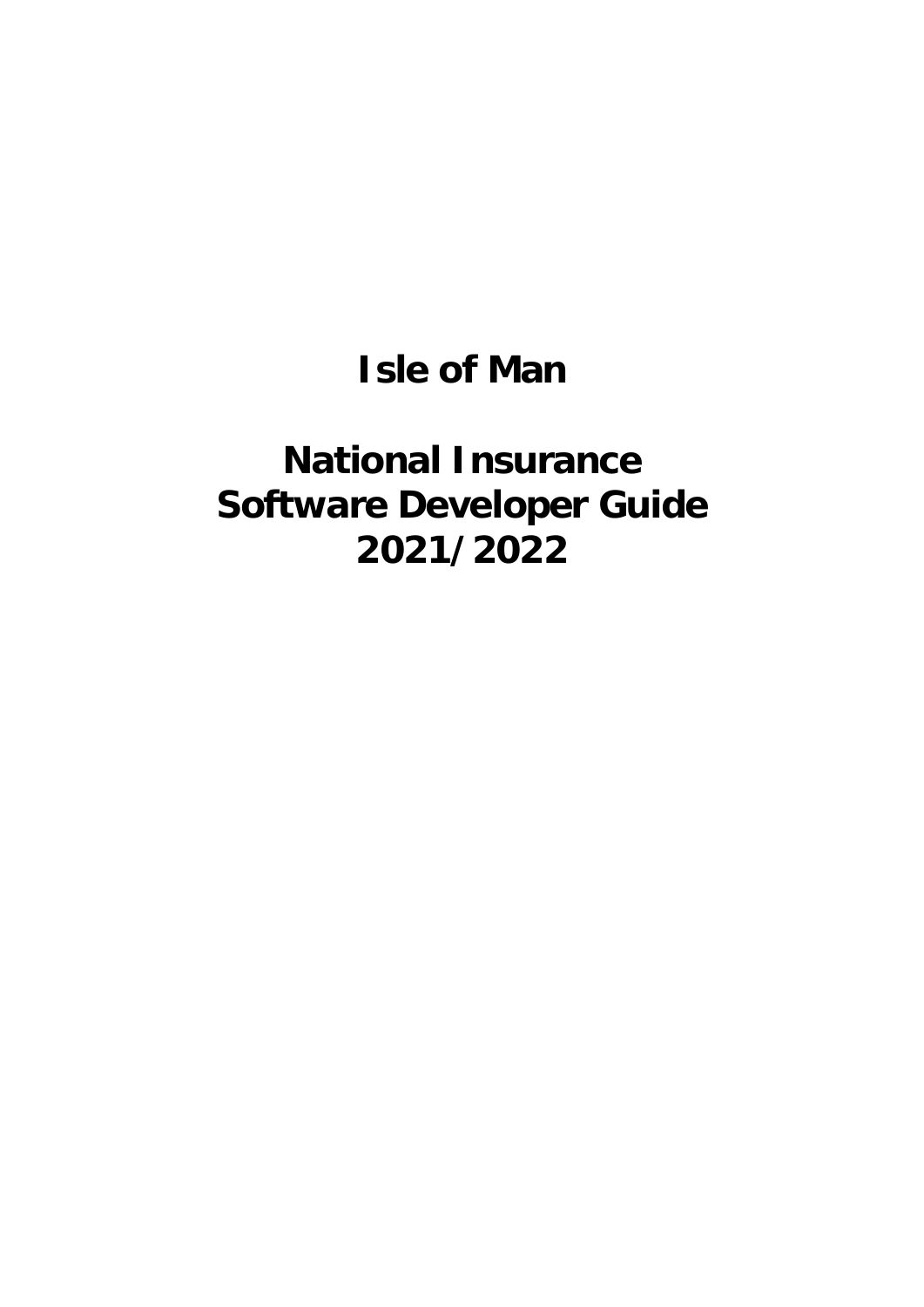## **Contents**

| 1.       | $\label{lem:1} \mbox{Introduction} \,\, \ldots \,\, \ldots \,\, \ldots \,\, \ldots \,\, \ldots \,\, \ldots \,\, \ldots \,\, \ldots \,\, \ldots \,\, \ldots \,\, \ldots \,\, \ldots \,\, \ldots \,\, \ldots \,\, \ldots \,\, \ldots \,\, \ldots \,\, \ldots \,\, \ldots \,\, \ldots \,\, \ldots \,\, \ldots \,\, \ldots \,\, \ldots \,\, \ldots \,\, \ldots \,\, \ldots \,\, \ldots \,\, \ldots \,\, \ldots \,\, \ldots \,\, \ldots \,\, \ldots \,\, \ldots \,\,$ |  |
|----------|------------------------------------------------------------------------------------------------------------------------------------------------------------------------------------------------------------------------------------------------------------------------------------------------------------------------------------------------------------------------------------------------------------------------------------------------------------------|--|
| 2.       |                                                                                                                                                                                                                                                                                                                                                                                                                                                                  |  |
| 3.       |                                                                                                                                                                                                                                                                                                                                                                                                                                                                  |  |
| 4.       | Description of the differences between calculating NICS using the tables and the exact                                                                                                                                                                                                                                                                                                                                                                           |  |
|          |                                                                                                                                                                                                                                                                                                                                                                                                                                                                  |  |
| 5.<br>6. |                                                                                                                                                                                                                                                                                                                                                                                                                                                                  |  |
| 7.       |                                                                                                                                                                                                                                                                                                                                                                                                                                                                  |  |
| 8.       |                                                                                                                                                                                                                                                                                                                                                                                                                                                                  |  |
| 9.       |                                                                                                                                                                                                                                                                                                                                                                                                                                                                  |  |
| 10.      |                                                                                                                                                                                                                                                                                                                                                                                                                                                                  |  |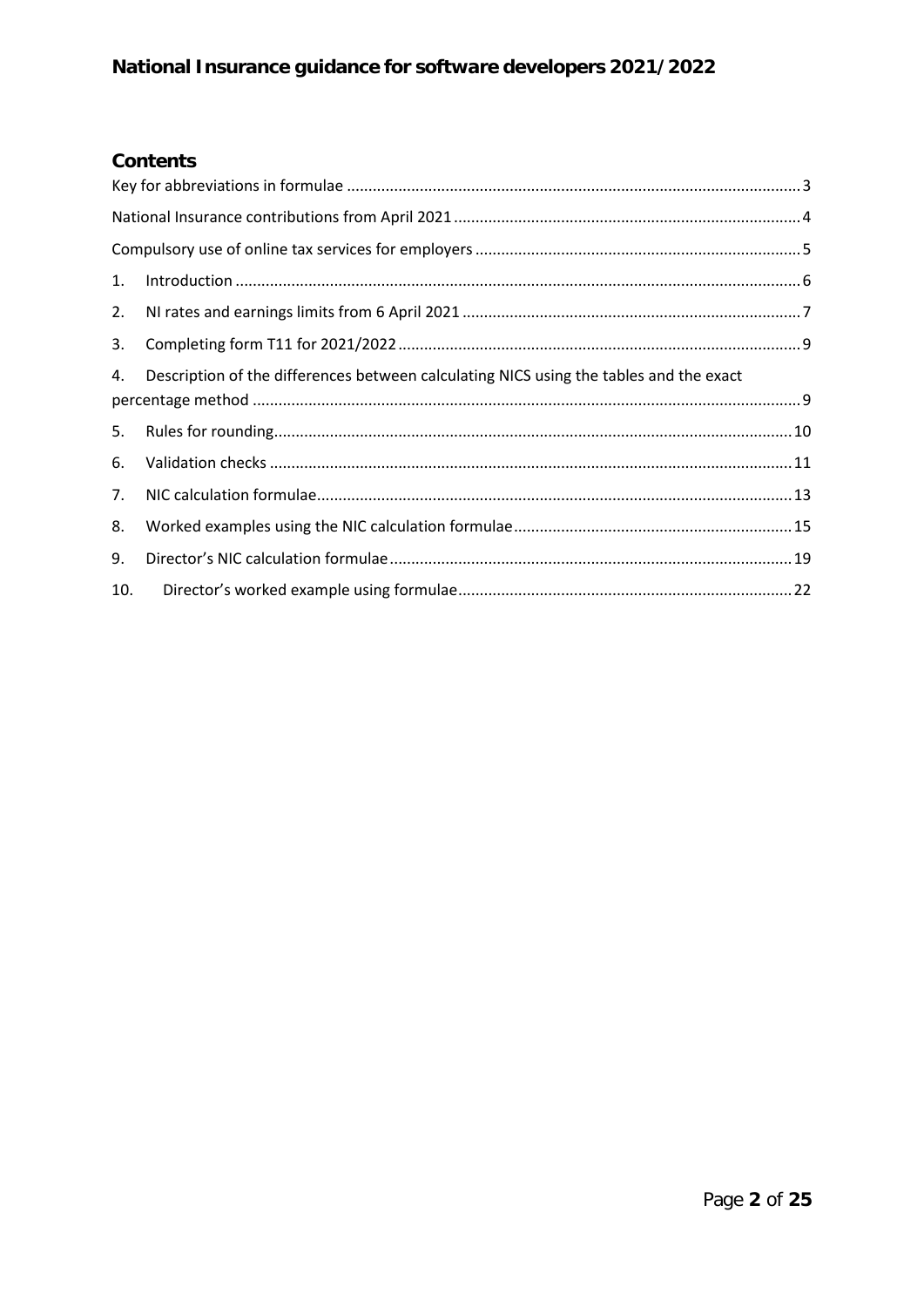# <span id="page-2-0"></span>**Key for abbreviations in formulae**

| PT         | <b>Primary Threshold</b>                                                                                                                                                      |
|------------|-------------------------------------------------------------------------------------------------------------------------------------------------------------------------------|
| <b>GP</b>  | Gross Pay for NI purposes                                                                                                                                                     |
| LEL        | Annual Lower Earnings Limit                                                                                                                                                   |
| ΝI         | National Insurance                                                                                                                                                            |
| <b>NIC</b> | National Insurance contributions                                                                                                                                              |
| p          | Number of weeks/months in Pay Period. Round result of calculation at this point<br>up to nearest whole pound.                                                                 |
| p1         | Number of weeks/months in Pay Period. If equals 1 round result of calculation at<br>this point to the nearest whole pound. If equals more than 1 round UP to whole<br>pounds. |
| ptd        | Paid to date                                                                                                                                                                  |
| <b>UEL</b> | Annual Upper Earnings Limit                                                                                                                                                   |
| w/m        | Number of weeks or months in tax year i.e. 52 weeks or 12 months                                                                                                              |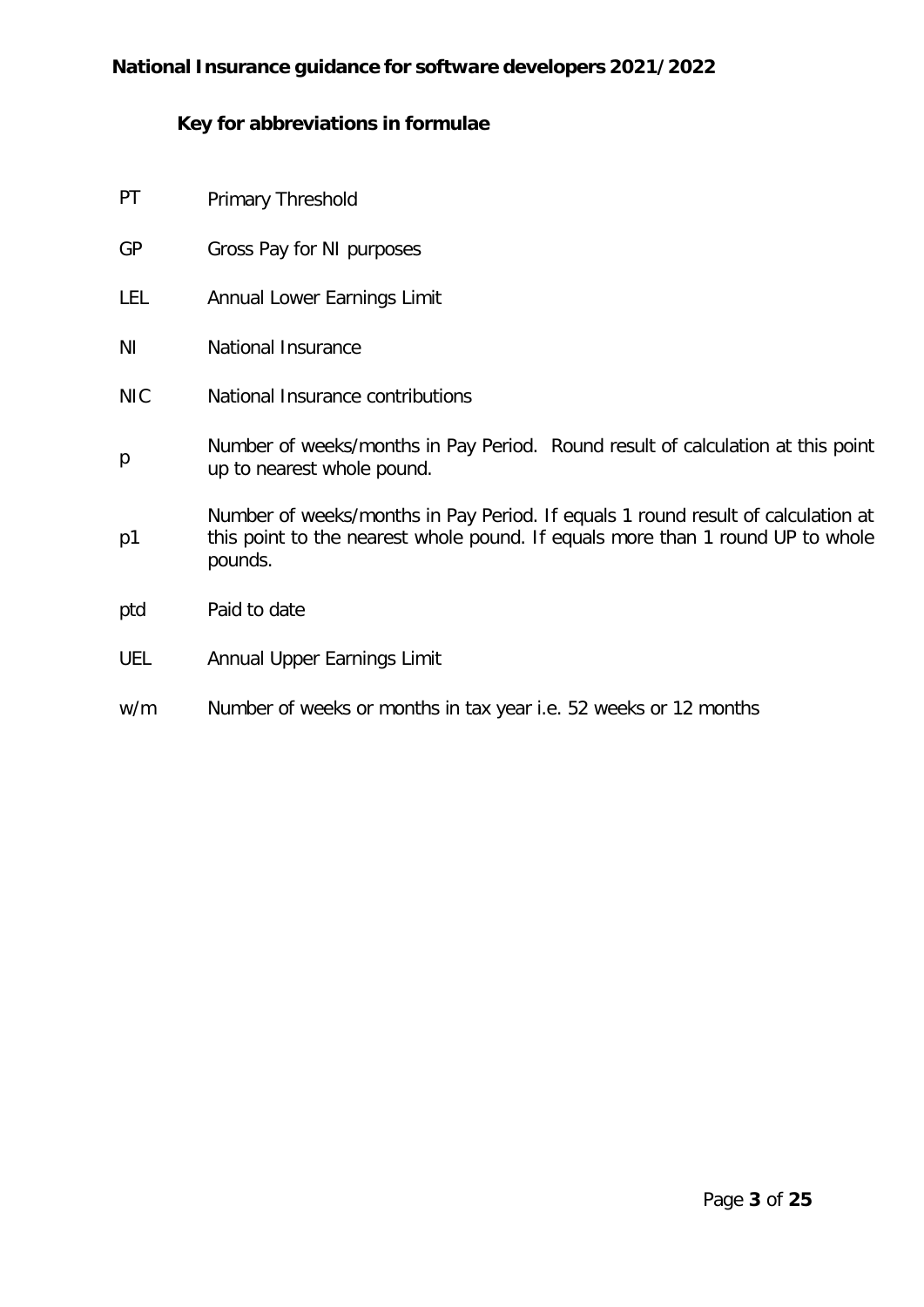#### **National Insurance Contributions from April 2021**

<span id="page-3-0"></span>From 6 April 2021 the rates payable for employee and employer National Insurance Contributions (NICs) remain unchanged in the Isle of Man (IOM). The Lower Earnings Limit (LEL) remains at £120 per week, the Primary and Secondary thresholds remain aligned, remaining at £138 per week, the Upper Accrual Point is removed and the Upper Earnings Limit (UEL) remains at £823 per week (see page 7 for figures).

#### **State Pension Age for women and men**

Due to changes in Social Security legislation, which came into effect from 6 April 2010 women remain liable to pay National Insurance contributions after their 60th birthday until they reach their revised State Pension Age. This was introduced to align the female state pension age with the male state pension age. The female and male state pension ages aligned in the 2018/19 tax year.

State pension age for men and women is currently 66 years of age.

Payments made to the employee on or after the date that they reach State Pension Age should have table letter C applied to them. The National Insurance tables for letter C are available in leaflet CF393 (IOM) on the Income Tax Division's website at [www.gov.im/incometax u](http://www.gov.im/incometax)nder National Insurance Contributions, Downloadable Documents.

More information regarding pensions can be found on the State Pension webpage:

[https://www.gov.im/categories/benefits-and-financial-support/pensions/manx-state](https://www.gov.im/categories/benefits-and-financial-support/pensions/manx-state-pension)[pension](https://www.gov.im/categories/benefits-and-financial-support/pensions/manx-state-pension)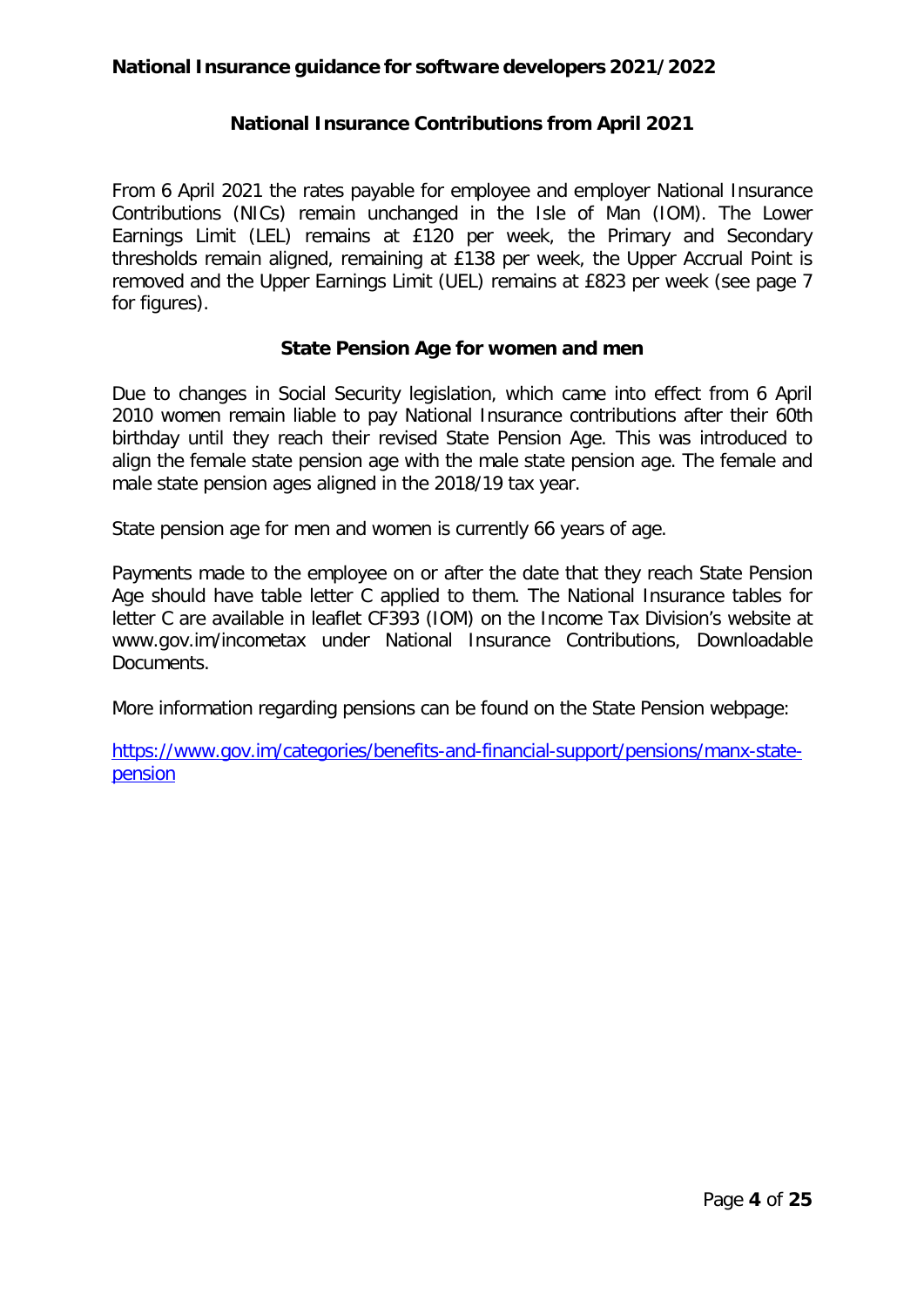#### <span id="page-4-0"></span>**Compulsory use of Online Tax Services for employers**

The compulsory use of Online Tax Services for employers with an accumulated total of 5 or more employees was required from 6 April 2014. All submissions to the Division from that date, regarding new employees, monthly remittances and leavers must be made using Online Tax Services.

The following would be considered as automatic grounds for exemption from compulsory use of Online Tax Services:

- companies with an accumulated total of fewer than five employees; and
- those which do not have access to a computer or the internet.

This list is not exhaustive and may be expanded.

The Assessor will also consider, and be able to accept, any reasonable request from an employer who considers that they should be exempt from the compulsory use of Online Tax Services for employers.

#### **Electronic submission of an employer's return**

The Division has the facility to accept employer returns in an electronic format. For further details on how to submit your annual return in this format please see the Employers Annual Electronic Specification 2021/22 document on the Income Tax Division's website at **[www.gov.im/incometax](http://www.gov.im/incometax)** under Employers, Downloadable Documents.

## **Substitute T14s**

If you provide substitute T14 forms then you must have the form approved by the Division. For further details on the approval of substitute T14 forms, please contact the Income Tax Division, Employers Team on 01624 685400, or email AdminSection.ITD@itd.treasury.gov.im.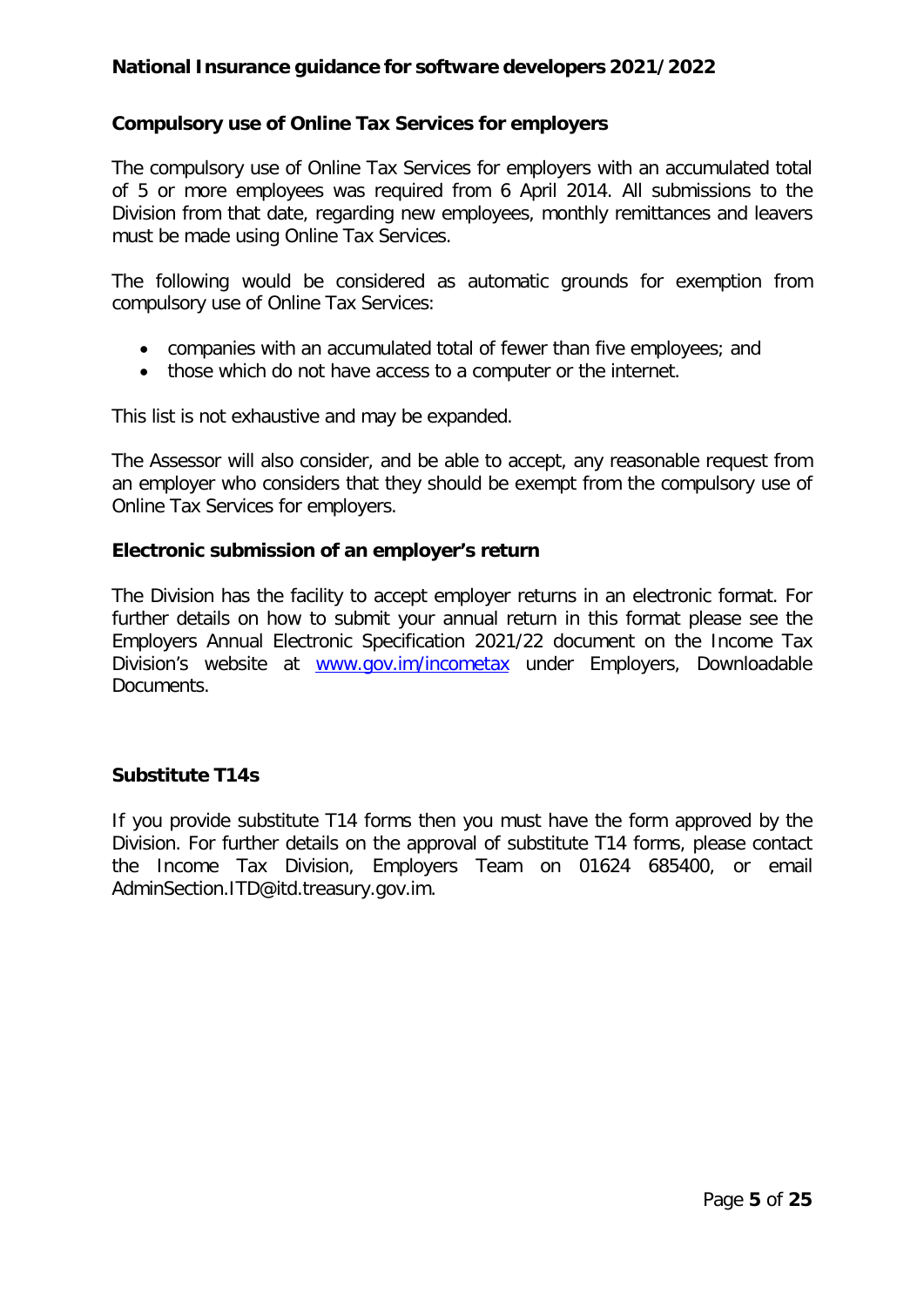## <span id="page-5-0"></span>**1. INTRODUCTION**

- 1.1.This specification sets out the calculation format for National Insurance Contributions (NICs) for 2021/2022.
- 1.2.The method of calculation preferred by the Division is the exact percentage method. Please note that the manual NIC tables are designed for the convenience of the manual user, incorporating various roundings which make for possible differences to the calculations undertaken by computerised NIC routines. Software packages which use a mixture of NIC Tables and the Exact Percentage Method must not allow National Insurance to be deducted, for an employee, by both methods within one tax year by the same payroll.
- 1.3.This specification gives instructions for weekly/monthly paid or multiples of weeks or months i.e., 3, 4, 5 weeks etc.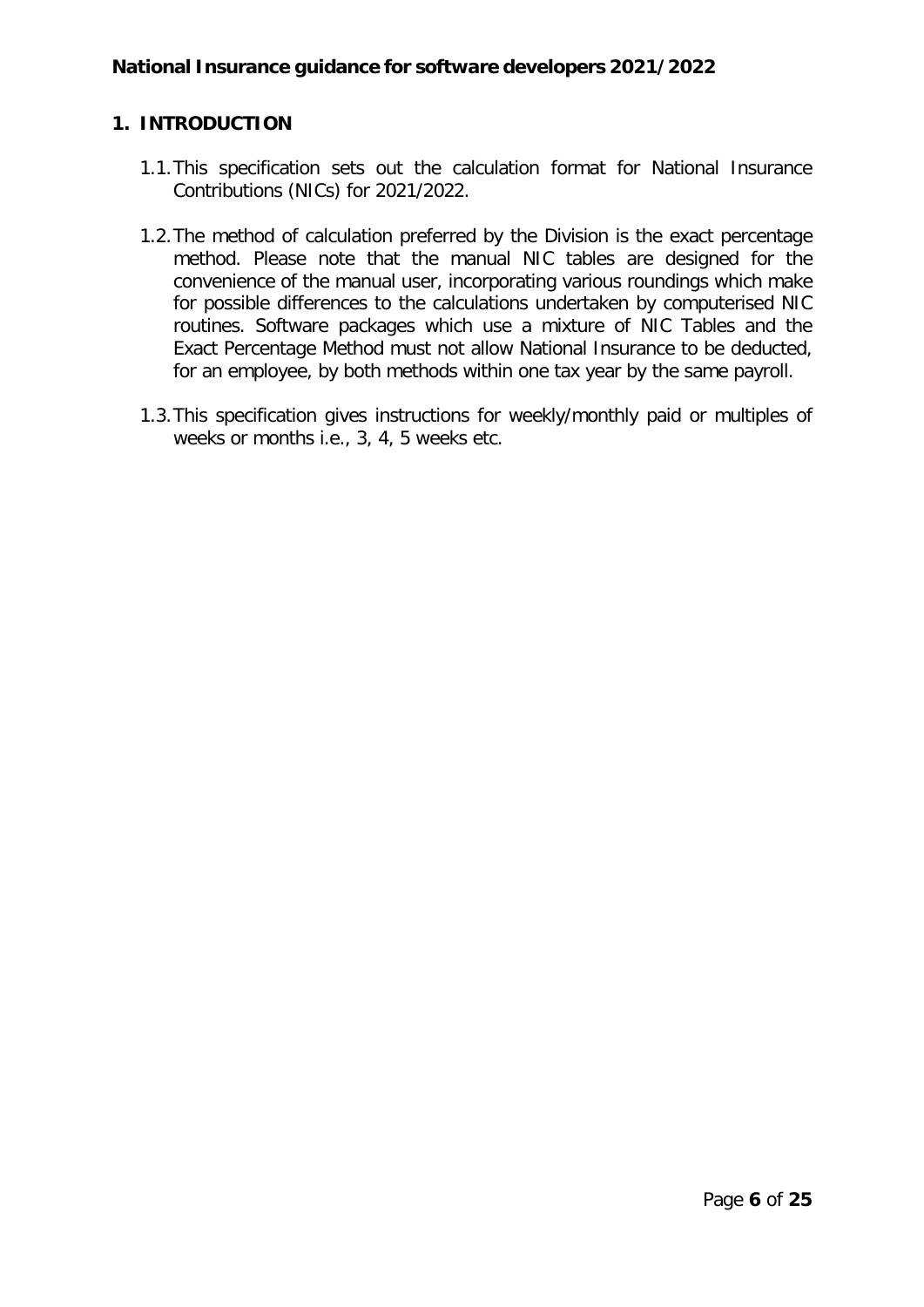## <span id="page-6-0"></span>**2. NI RATES AND EARNINGS LIMITS FROM 6 APRIL 2021**

The following NI rates and earnings limits will apply from 6 April 2021

## **Earnings Limits**

|                | Lower<br><b>Earnings Limit</b><br>(LEL) | <b>Primary Threshold</b><br>(PT) | <b>Upper</b><br><b>Earnings Limit</b><br>(UEL) |
|----------------|-----------------------------------------|----------------------------------|------------------------------------------------|
| Weekly         | £120                                    | £138                             | £823                                           |
| <b>Monthly</b> | £520                                    | £598                             | £3,567                                         |
| Yearly         | £6,240                                  | £7,176                           | £42,796                                        |

## **Rates**

|                                      | <b>Employee</b> | <b>Employer</b> |
|--------------------------------------|-----------------|-----------------|
| <b>Standard A Rate Contributions</b> |                 |                 |
| Earnings above PT up to UEL          | 11%             | 12.80%          |
| Earnings above UEL                   | 1%              | 12.80%          |
|                                      |                 |                 |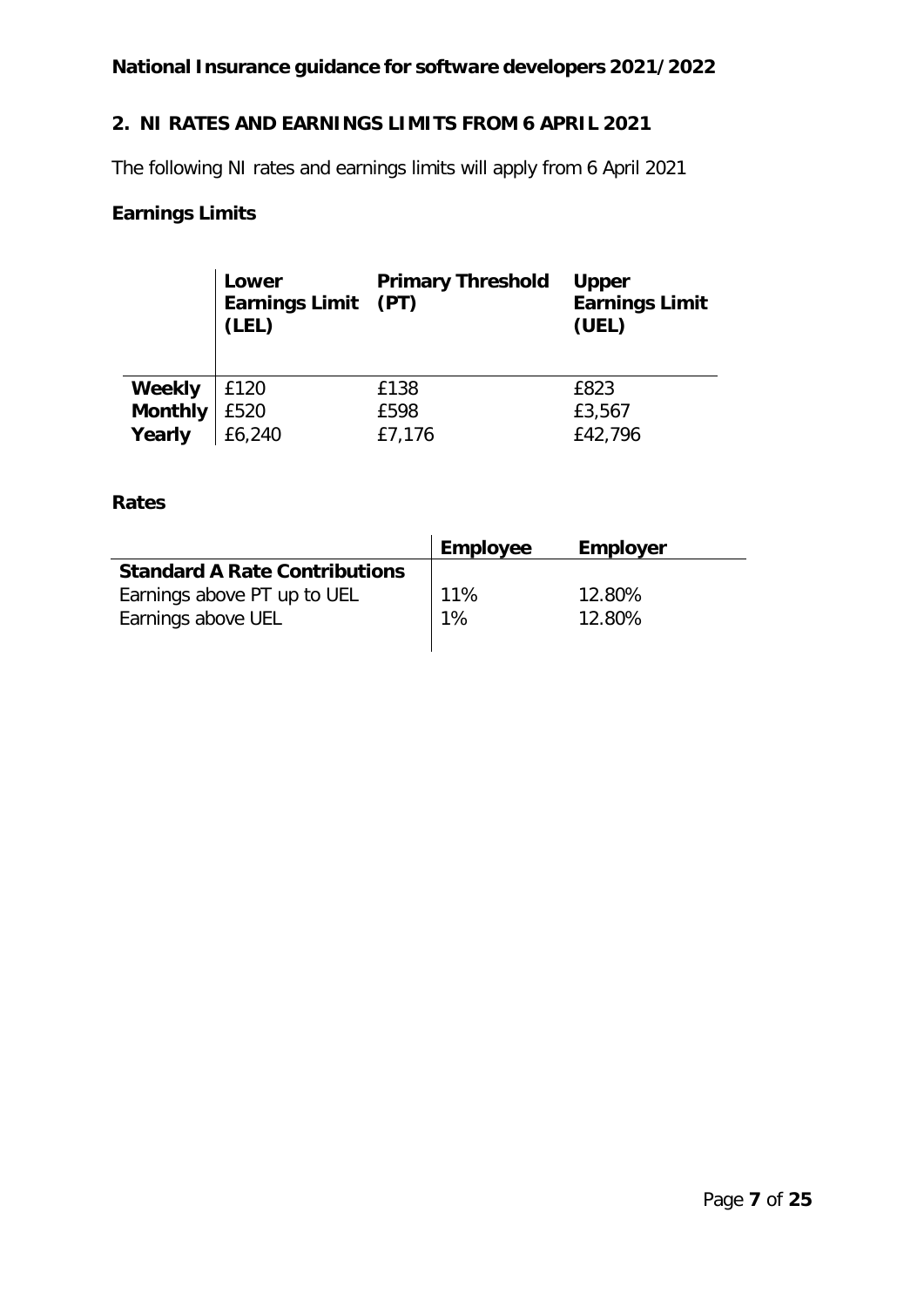## **Earnings Bands and NICs Percentage Rates**

| <b>TIER</b>    | <b>VALUE</b> | 2021/22     | % BANDS       | <b>EMPLOYEE NI% RATES</b> |            |             |            | <b>EMPLOYER NI %</b><br><b>RATES</b> |
|----------------|--------------|-------------|---------------|---------------------------|------------|-------------|------------|--------------------------------------|
|                |              |             |               | $\mathbf{A}$              | B          | $\mathbf C$ | J          | A/B/C/J                              |
| 5              | $UEL+$       | $\infty$    | <b>BAND D</b> | $1\%$                     | $1\%$      | <b>NIL</b>  | $1\%$      | 12.80%                               |
| $\overline{4}$ | <b>UEL</b>   | 42796       | <b>BAND C</b> | 11%                       | 4.85%      | <b>NIL</b>  | 1%         | 12.80%                               |
| 3              | PT           | 7176        | <b>BAND B</b> | 0%                        | 0%         | <b>NIL</b>  | 0%         | 0%                                   |
| $\overline{2}$ | LEL          | 6240        |               |                           |            |             |            |                                      |
| $\mathbf{1}$   | $\theta$     | $\mathbf 0$ | <b>BAND A</b> | <b>NIL</b>                | <b>NIL</b> | <b>NIL</b>  | <b>NIL</b> | <b>NIL</b>                           |

Note: Mariner rates are not included in this table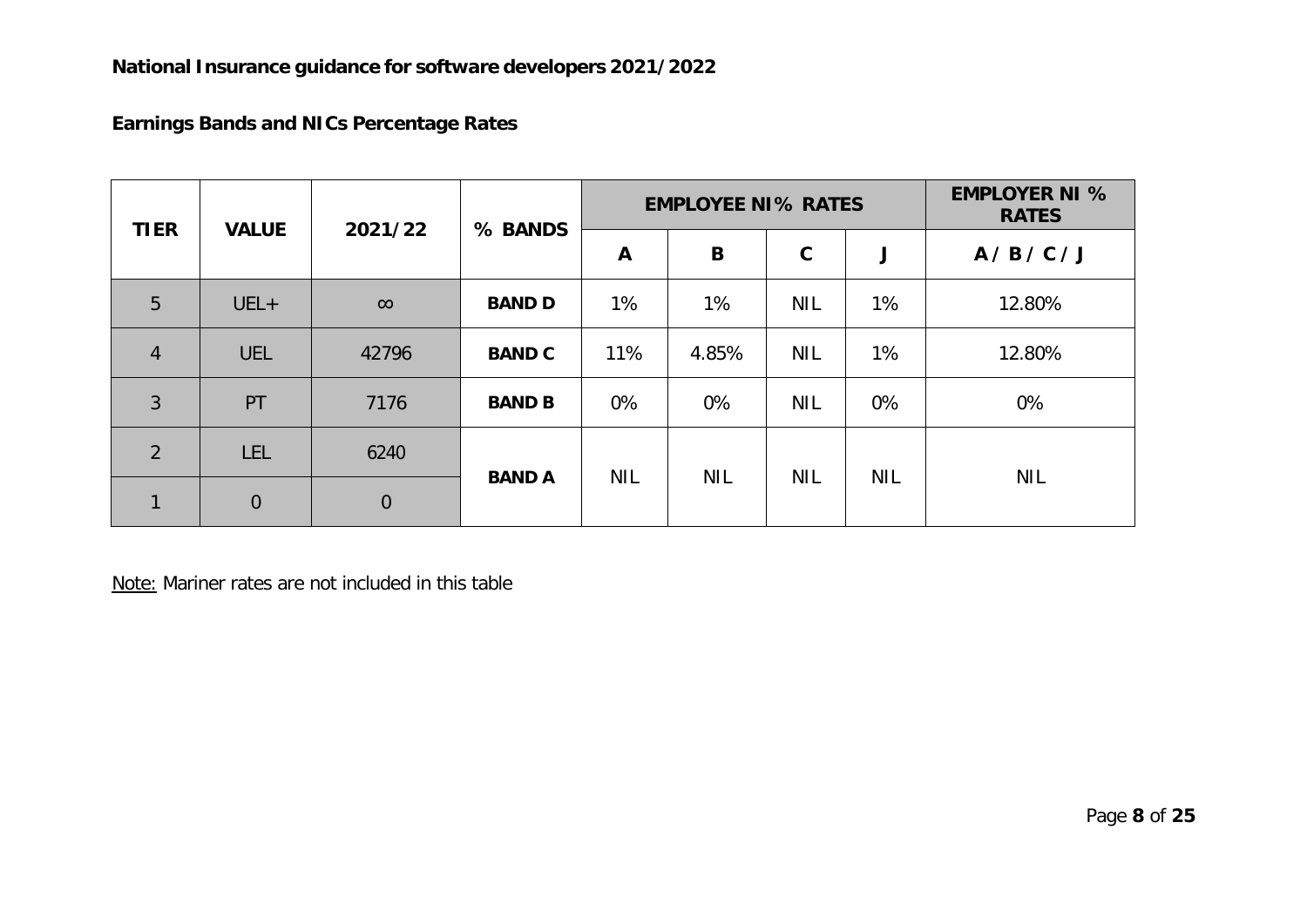## <span id="page-8-0"></span>**3. COMPLETING FORM T11 FOR 2021/2022**

- 3.1.The format for the deductions working sheet form T11 has been updated with a new format where PT to UAP and UAP to UEL has been replaced with PT to UEL from 6 April 2021 and is reflected in the following paragraphs.
- 3.2.Earnings-Columns 1a to 1d should contain whole pounds only if NICs are calculated using the tables method. If NICs are calculated using the exact percentage method, column 1a should contain whole pounds only, and column 1e to 1f should contain pounds and pence.
- 3.3.All references to LEL, PT and UEL in this section are the rates appropriate to the earnings period, i.e. weekly, monthly or multiples thereof.

**1a Earnings at the LEL**: populate with LEL as soon as earnings reach or exceed LEL, even when no NICs are due

**1b Earnings from LEL to PT**: earnings above LEL up to and including PT

**1c Earnings from PT to UEL:** earnings above PT up to and including UEL

#### **1d Earnings above UEL**

3.4.Contributions - Columns 1e and 1f should contain pounds and pence

**1e Total of employee's and employer's contributions:** All earnings above PT multiplied by the appropriate employer's percentage rates, plus, all earnings above PT multiplied by the appropriate employee's percentage rates

**1f Employee contributions**: All earnings above PT multiplied by the appropriate employee's percentage rates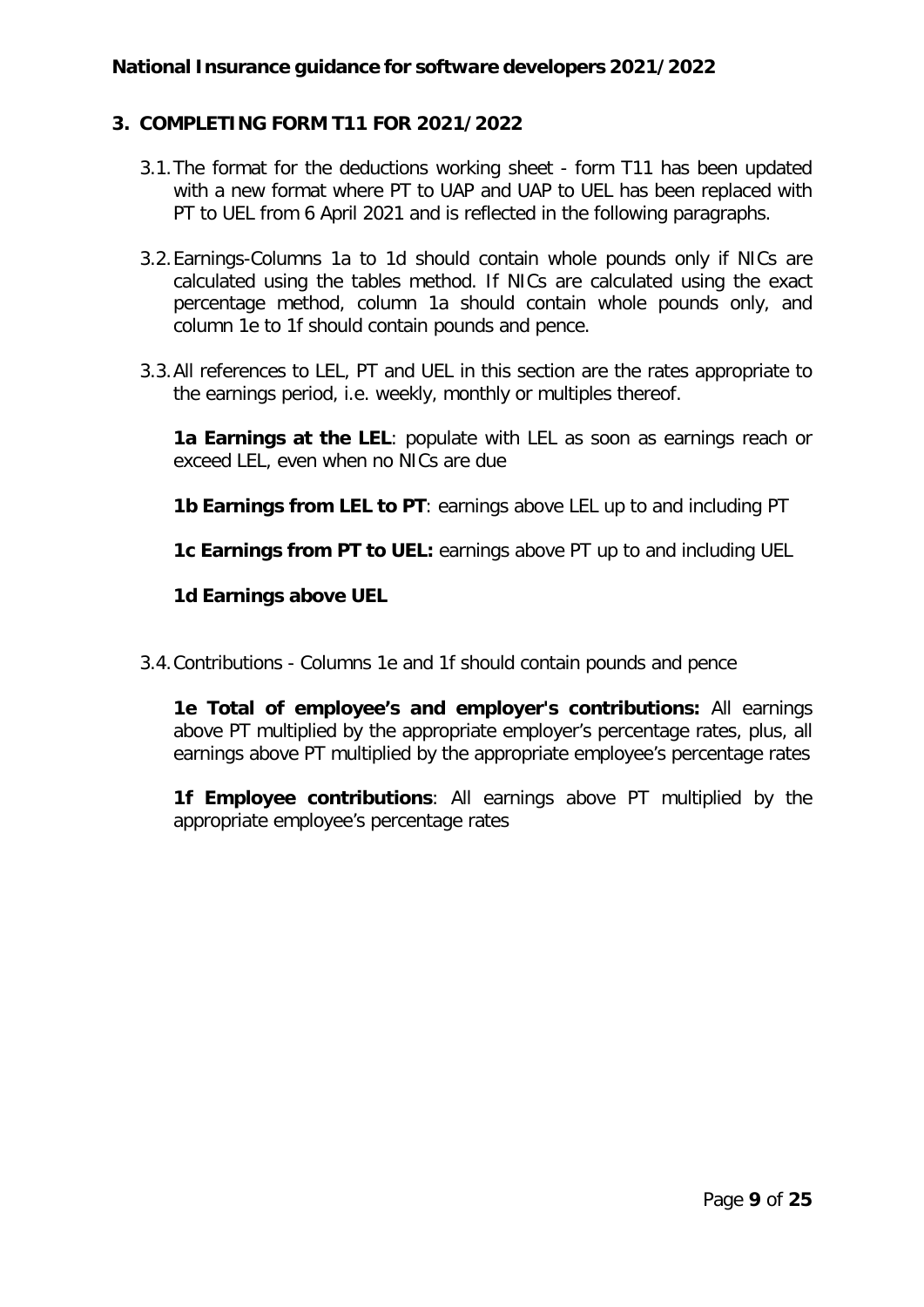## **4. DESCRIPTION OF THE DIFFERENCES BETWEEN CALCULATING NICs USING THE TABLES AND THE EXACT PERCENTAGE METHOD**

The figures shown in the manual NIC tables may differ from the exact percentage method figures. This is because with the exception of the LEL, PT UEL, the figures in the tables are calculated on the mid-point between the earnings bands shown. Therefore the table figures will only match the exact percentage figures when the mid-point is the same as the earnings used in the exact percentage calculation, or where the earnings match exactly the LEL, PT-or UEL figures.

## <span id="page-9-0"></span>**5. RULES FOR ROUNDING**

General NI contributions

5.1.The Social Security (Contributions) Regulations 2001 (as applied to the Island) provide specific rules for rounding in the calculation of National Insurance contributions.

Regulation 12(1)(b) provides that:

"primary and secondary Class 1 contributions shall be calculated to the nearest penny and any amount of a half-penny or less shall be disregarded".

5.2.As the law requires that £0.005 or less is disregarded, we only look at the third decimal place in calculating NICs due where such calculation results in more than two decimal places.

If it is 5 or less round down. If it is 6 or more round up. For example, if the NIC calculated was to result in:

£67.5558 the NIC payable would be £67.55, but if the NIC payable came to £67.5568 the NIC payable would be £67.56.

5.3.Where rounding is required within the body of the calculation this has been indicated in brackets (round).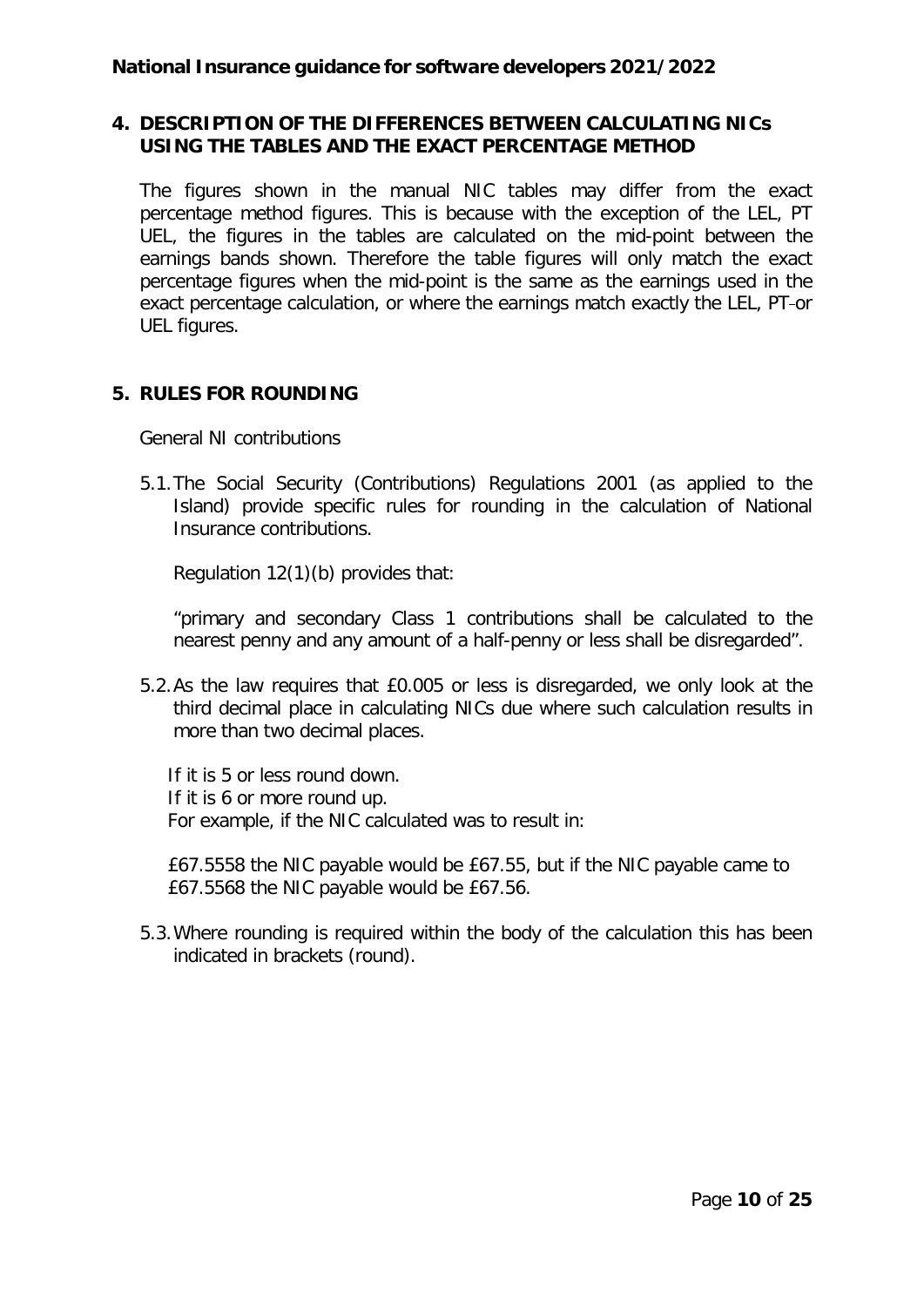## <span id="page-10-0"></span>**6. VALIDATION CHECKS**

- 6.1.The following validation checks should be built into the routines. This will ensure that the information, if required, will be correct and help to eliminate errors.
- 6.2.Appropriate cross referencing within these fields will let the user know an error has been made. This could be when a field is completed with information that is incompatible with another field, or requires the completion of another field.

| <b>DATA</b>                             | <b>SPECIFICATION</b>                                                                                                                                                                                                                                                                                                               |  |  |  |
|-----------------------------------------|------------------------------------------------------------------------------------------------------------------------------------------------------------------------------------------------------------------------------------------------------------------------------------------------------------------------------------|--|--|--|
| Employer's reference<br>number          | Mandatory field - Field must not contain all spaces.                                                                                                                                                                                                                                                                               |  |  |  |
| <b>Employer's Name</b>                  | Mandatory field - Field must not contain all spaces.                                                                                                                                                                                                                                                                               |  |  |  |
| <b>Employer's Address</b>               | Encouraged completion field - Field should not<br>contain all spaces.                                                                                                                                                                                                                                                              |  |  |  |
| <b>Employee's Surname</b>               | Mandatory field - Error message should be<br>displayed if omitted.                                                                                                                                                                                                                                                                 |  |  |  |
| Employee's Forename(s)                  | Mandatory field - Error message should be<br>displayed if omitted. Initials not acceptable.                                                                                                                                                                                                                                        |  |  |  |
| Employee's address                      | Encouraged completion field - Not validated in this<br>version. Can be space or anything.                                                                                                                                                                                                                                          |  |  |  |
| Date of birth                           | Mandatory field - 8 digit number e.g. YYYYMMDD.<br>Error message should be displayed if omitted.                                                                                                                                                                                                                                   |  |  |  |
| Sex                                     | Mandatory field - Must be M or F.<br>This field should contain cross validation with the<br>category letter B to ensure Married Woman<br>Reduced Rate contributions are not paid by a male<br>employee.                                                                                                                            |  |  |  |
| Marital status                          | Not validated in this version. Can be space or<br>anything.                                                                                                                                                                                                                                                                        |  |  |  |
| <b>NI Number</b>                        | Mandatory field - Error message should be<br>displayed if omitted.                                                                                                                                                                                                                                                                 |  |  |  |
| NI Number                               | Mandatory field - Error message should be<br>displayed if NINO is not in the correct format.<br>The NI number should be in the following format:<br>characters 1 and 2 should both be in the range A to<br>Z<br>Characters 1 and 2 cannot be QQ<br>characters 3 to 8 should be numeric<br>character 9 must be in the range A to D. |  |  |  |
| <b>NI Contributions Table</b><br>Letter | Mandatory field - error message should be<br>displayed if omitted. Must be A, B, C, J or X. No<br>other table letter is acceptable.                                                                                                                                                                                                |  |  |  |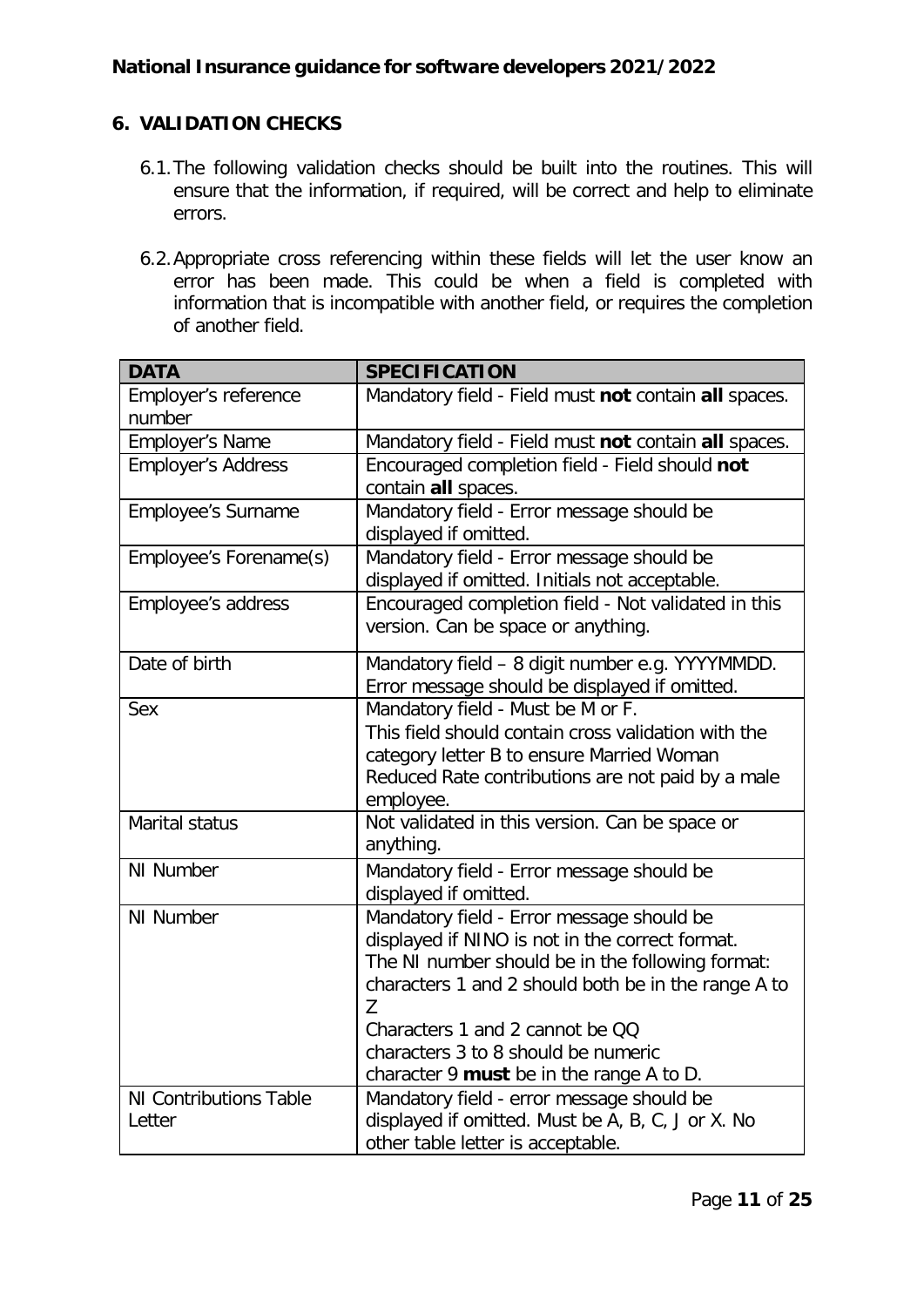| NI Contributions | Earnings must be recorded when the LEL is reached<br>even when no NICs are payable. |
|------------------|-------------------------------------------------------------------------------------|
| NI Contributions | No NIC is due on earnings at or below the<br>Primary Threshold.                     |
| NI Contributions | Employee NIC is due on earnings above the UEL at<br>$1\%$ .                         |

| <b>DATA</b>              | <b>SPECIFICATION</b>                                                                                                                                                                |
|--------------------------|-------------------------------------------------------------------------------------------------------------------------------------------------------------------------------------|
| <b>NI Contributions</b>  | Employer NIC is due on earnings above the UEL.                                                                                                                                      |
| <b>NI Contributions</b>  | NIC will not be due for employees under age 16.                                                                                                                                     |
| Category B contributions | An error message should be displayed by the<br>system if category B is input to the account of a<br>male employee, or an unmarried/divorced female.                                 |
| Category B contributions | If category B is entered the system should prompt<br>the user to confirm that a valid certificate of<br>election is held for the employee.                                          |
| Category J contributions | If category J is entered, the system should prompt<br>the user to confirm that a valid certificate of<br>deferment is held. NIC is due at 1%. Earnings<br>fields must be completed. |
| Category C               | If category C is recorded for an employee who is<br>state pension age or over the system should prompt<br>the user to confirm that proof of pension age is<br>held.                 |
| Category C               | If category C is recorded, no figure should be in the<br>employee field for NI. Earnings fields must be<br>completed.                                                               |
| Categories A, B & J      | If categories A, B or J are recorded an error<br>message should be displayed if the employee is<br>state pension age or over (must revert to category<br>C)                         |
| Category X               | This category should be used for NIL contributions<br>and NIL earnings only.                                                                                                        |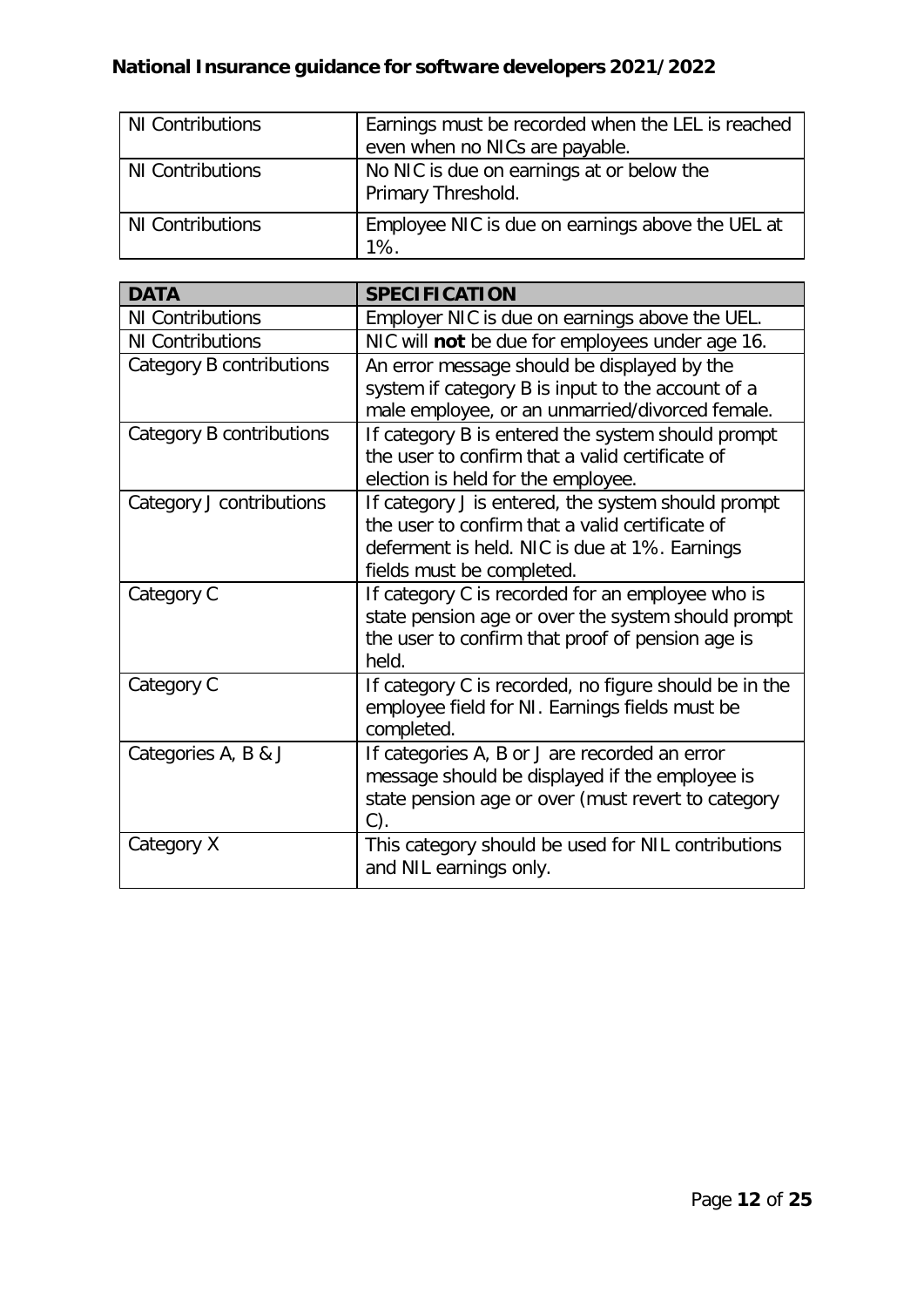## <span id="page-12-0"></span>**7. NIC CALCULATION FORMULAE**

## **Exact percentage method**

Step 1 Earnings up to and including LEL

$$
\left(GP - \left(\frac{LEL\ge p}{w\, /m}\right)^\# \right) =
$$

If answer is negative no NICs due and no recording required. Stop. If answer is zero or positive enter result of calculation at this point  $#$  in column 1a and proceed to Step 2.

Step 2 Earnings above LEL up to and including PT

$$
\left(GP - \left(\frac{LEL \times p}{w/m}\right)\right) - \left(GP - \left(\frac{PT \times p^1}{w/m}\right)\right)^{\#} =
$$

 $#$  If answer is negative treat as zero. If answer is zero no NICs due and column 1b should be zero filled. Stop. If answer is positive proceed to Step 3.

Step 3 Earnings above PT up to and including UEL

$$
\left(GP - \left(\frac{PT \times p^1}{w/m}\right)\right)^\# - \left(GP - \left(\frac{UEL \times p^1}{w/m}\right)\right)^\# =
$$

 $#$  If answer is negative treat as zero. If answer is zero no NICs due and column 1c should be zero filled. If answer is positive enter in column 1c and proceed to Step 4.

Step 4 Earnings above UEL

$$
\left(GP-\left(\frac{UEL\ge p^1}{w\left/m}\right)\right)^{\#}=
$$

# If answer is zero or negative no earnings above UEL. Proceed to Step 6. If answer is zero column 1d should be zero filled If answer is positive enter in column 1d and proceed to Step 5.

Step 5 Employee's NICs

Step 3 multiplied by employee's Band C % rate (round) PLUS

Step 4 multiplied by employee's Band D % rate (round)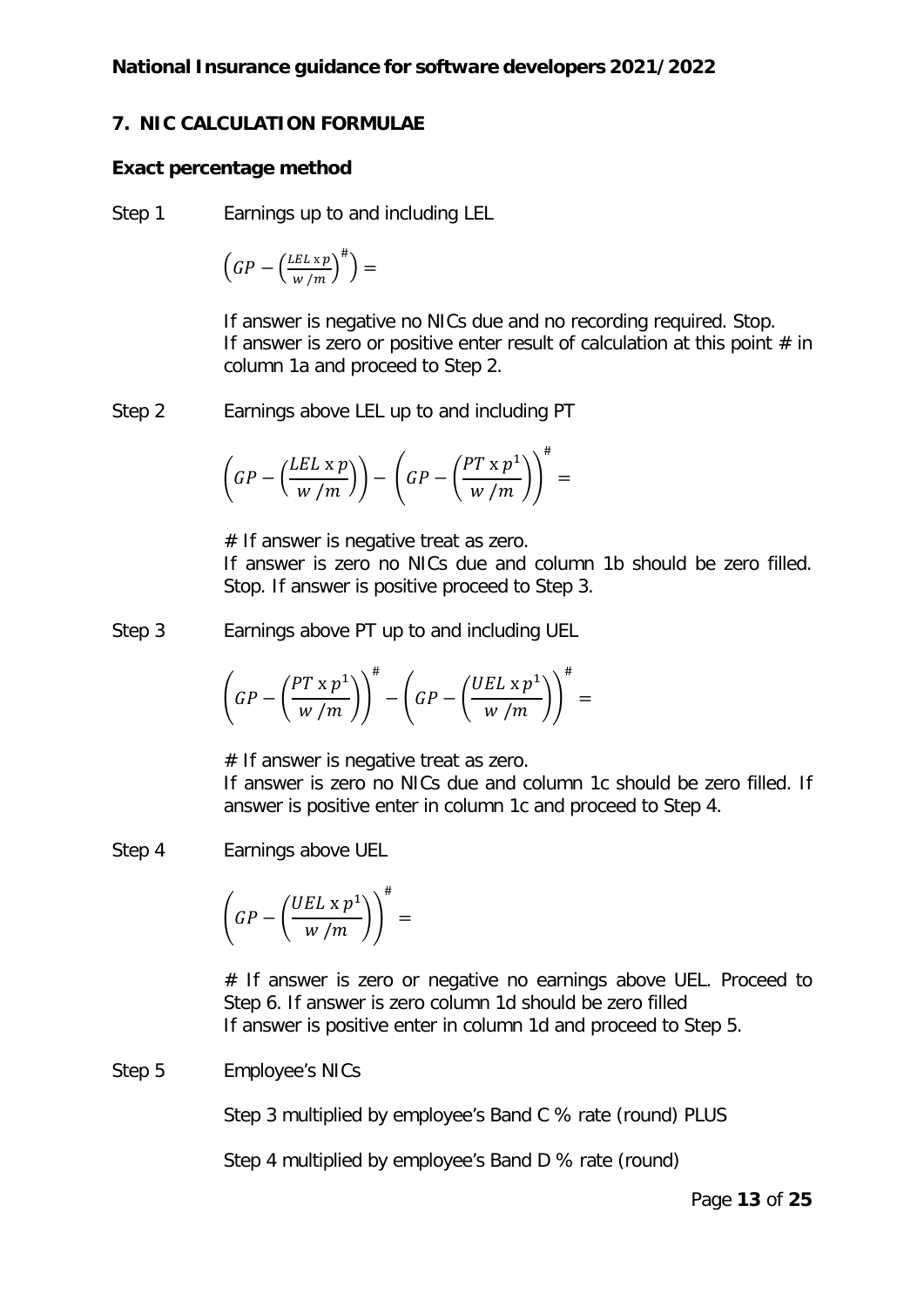Enter in column 1f and proceed to Step 6.

| Step 6 | <b>Employer's NICs</b>                                     |
|--------|------------------------------------------------------------|
|        | Step 3 multiplied by employer's Band C % rate (round) PLUS |
|        | Step 4 multiplied by employer's Band D % rate (round)      |
|        | Proceed to Step 7                                          |
| Step 7 | <b>Total NICs</b>                                          |
|        | Step 5                                                     |
|        | <b>PLUS</b>                                                |
|        | Step 6                                                     |
|        | = Total employer and employee NICs (enter in column 1e).   |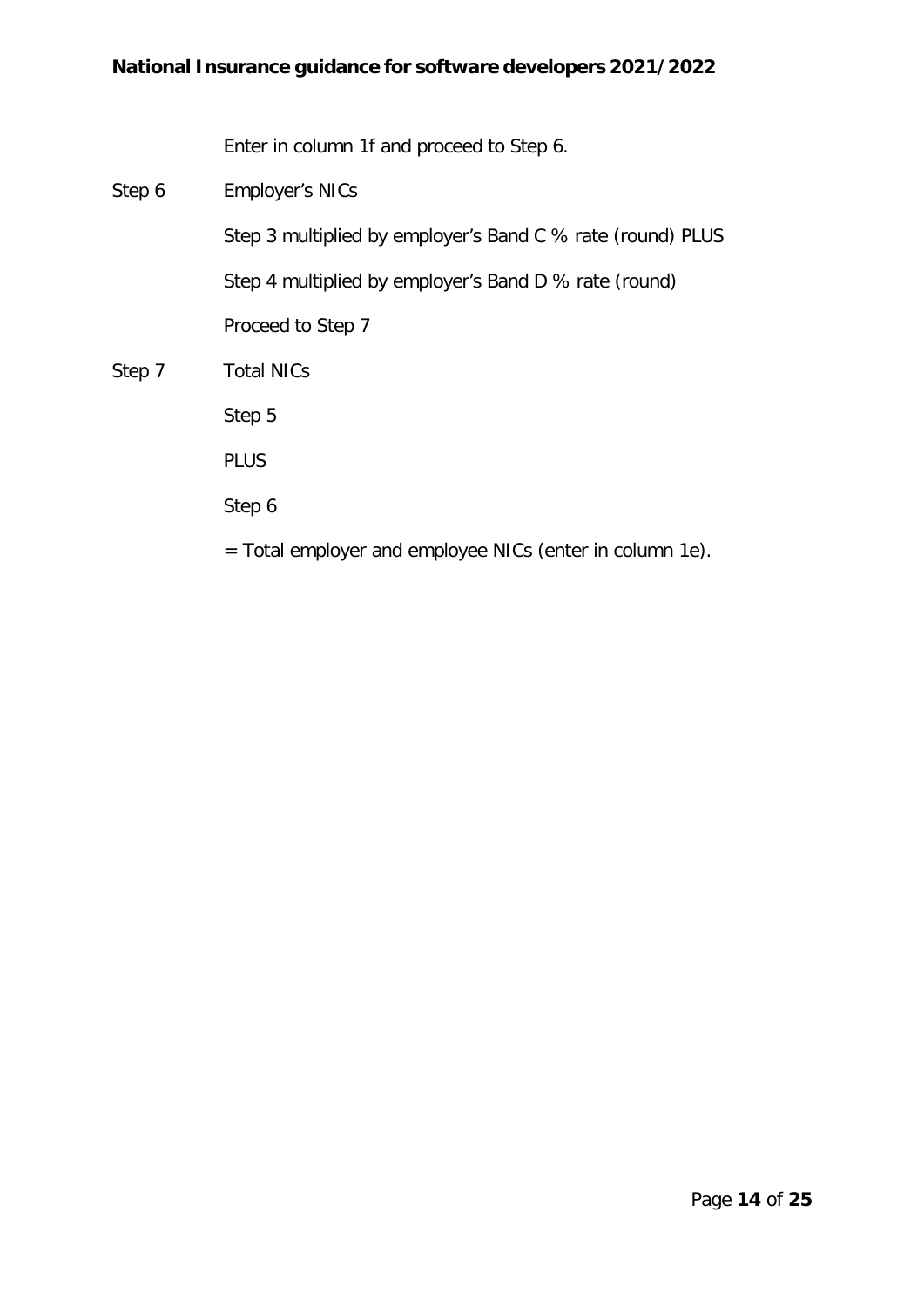#### <span id="page-14-0"></span>**8. WORKED EXAMPLES USING THE NIC CALCULATION FORMULAE**

#### **Example 1**

An employee earns £134.53 a week and pays standard NICs Category A NICs.

Step 1 Earnings up to and including LEL

$$
\left(GP - \left(\frac{LEL \times p}{w/m}\right)^{*}\right) =
$$
\n
$$
\left(E134.53 - \left(\frac{E6.240 \times 1}{52}\right)^{*}\right) = E14.53 \text{ (enter weekly LEL (E120) in column 1a)}
$$

If answer is negative no NICs due and no recording required. Stop. If answer is zero or positive enter result of calculation at this point \* in column 1a and proceed to Step 2.

Step 2 Earnings above LEL up to and including PT

$$
\left(GP - \left(\frac{LEL \times p}{w/m}\right) \right) - \left(GP - \left(\frac{PT \times p^1}{w/m}\right) \right)^{\#} =
$$
\n
$$
\left(E134.53 - \left(\frac{E6,240 \times 1}{52}\right) \right) - \left(E134.53 - \left(\frac{E7,176 \times 1}{52}\right) \right)^{\#} = E14.53
$$

 $#$  If answer is negative treat as zero.

If answer is zero no NICs due and column 1b should be zero filled. Stop. If answer is positive enter in column 1b and proceed to Step 3.

Step 3 Earnings above PT up to and including UEL

$$
\left(GP - \left(\frac{PT \times p^{1}}{W/m}\right)\right)^{\#} - \left(GP - \left(\frac{UEL \times p^{1}}{W/m}\right)\right)^{\#} =
$$
\n
$$
\left(E134.53 - \left(\frac{E7,176 \times 1}{52}\right)\right)^{\#} - \left(E134.53 - \left(\frac{E42,796 \times 1}{52}\right)\right)^{\#} = E0
$$

# If answer is negative treat as zero.

If answer is zero no NICs due and column 1c should be zero filled. If answer is positive enter in column 1c and proceed to Step 4.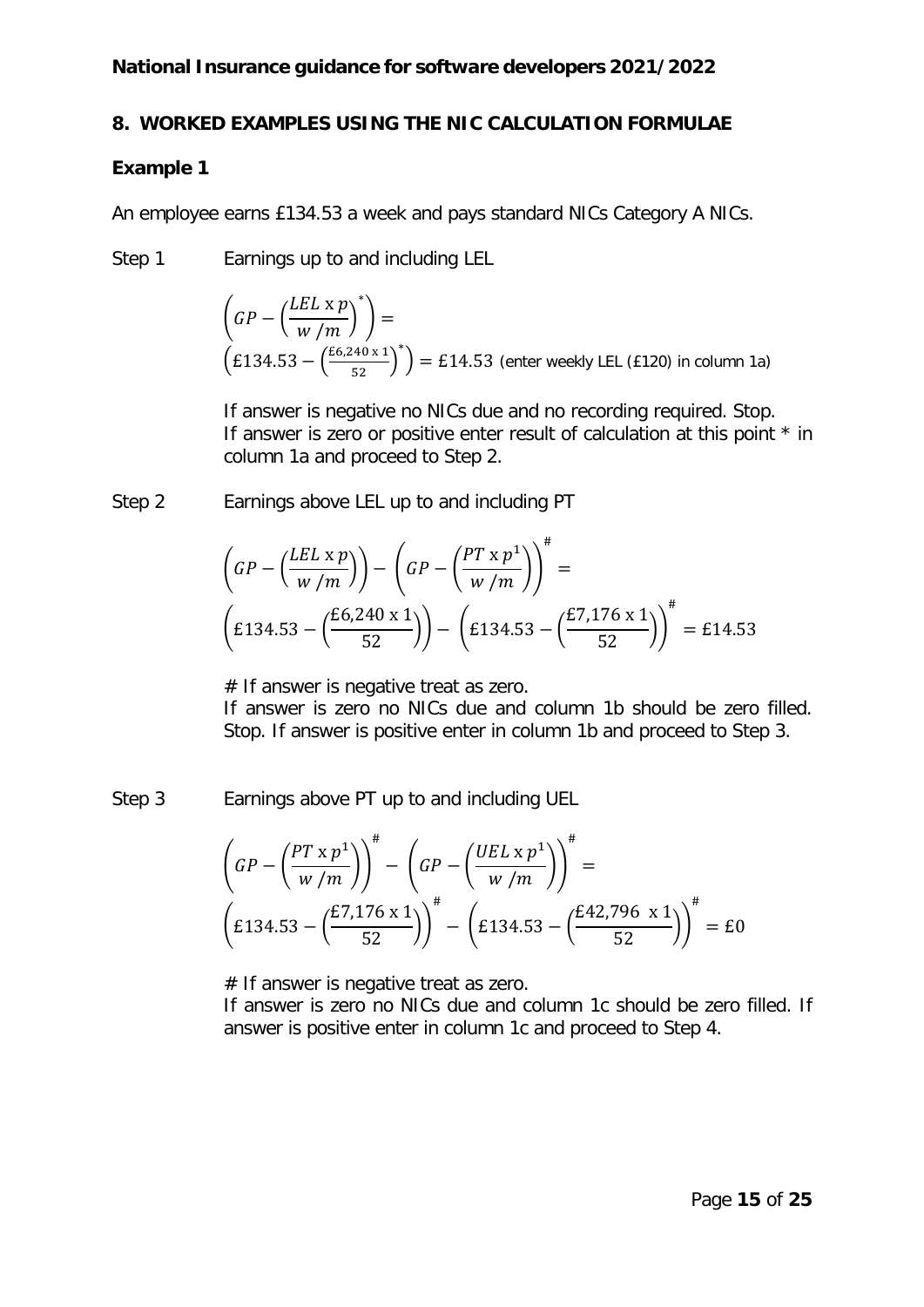Steps 4 to 7 are not applicable as no NICs due. Zero fill columns 1d to 1f.

Although no NICs are due, as earnings have reached or exceeded the LEL they must be recorded on the T11 as follows:

|   |     |              |      | 1е   |      |
|---|-----|--------------|------|------|------|
| Δ | 120 | 14.00   0.00 | 0.00 | 0.00 | 0.00 |

## **Example 2**

An employee earns £900 a week and pays standard A rate NICs

Category A NICs

Step 1 Earnings up to and including LEL

$$
\left(GP - \left(\frac{LEL \times p}{w/m}\right)^{*}\right) =
$$
\n
$$
\left(E900 - \left(\frac{E6,240 \times 1}{52}\right)^{*}\right) = E780 \text{ (enter weekly LEL (E120) in column 1a)}
$$

If answer is negative no NICs due and no recording required. Stop. If answer is zero or positive enter result of calculation at this point \* in column 1a and proceed to Step 2.

Step 2 Earnings above LEL up to including PT

$$
\left(GP - \left(\frac{LEL \times p}{w/m}\right)\right) - \left(GP - \left(\frac{PT \times p^1}{w/m}\right)\right)^{\#} =
$$
\n
$$
\left(\cancel{E900} - \left(\frac{\cancel{E6,240 \times 1}}{\cancel{52}}\right)\right) - \left(\cancel{E900} - \left(\frac{\cancel{E7,176 \times 1}}{\cancel{52}}\right)\right)^{\#} = \cancel{E18} \text{ (enter in column 1b)}
$$

 $#$  If answer is negative treat as zero.

If answer is zero no NICs due & column 1b should be zero filled. Stop. If answer is positive enter in column 1b and proceed to Step 3.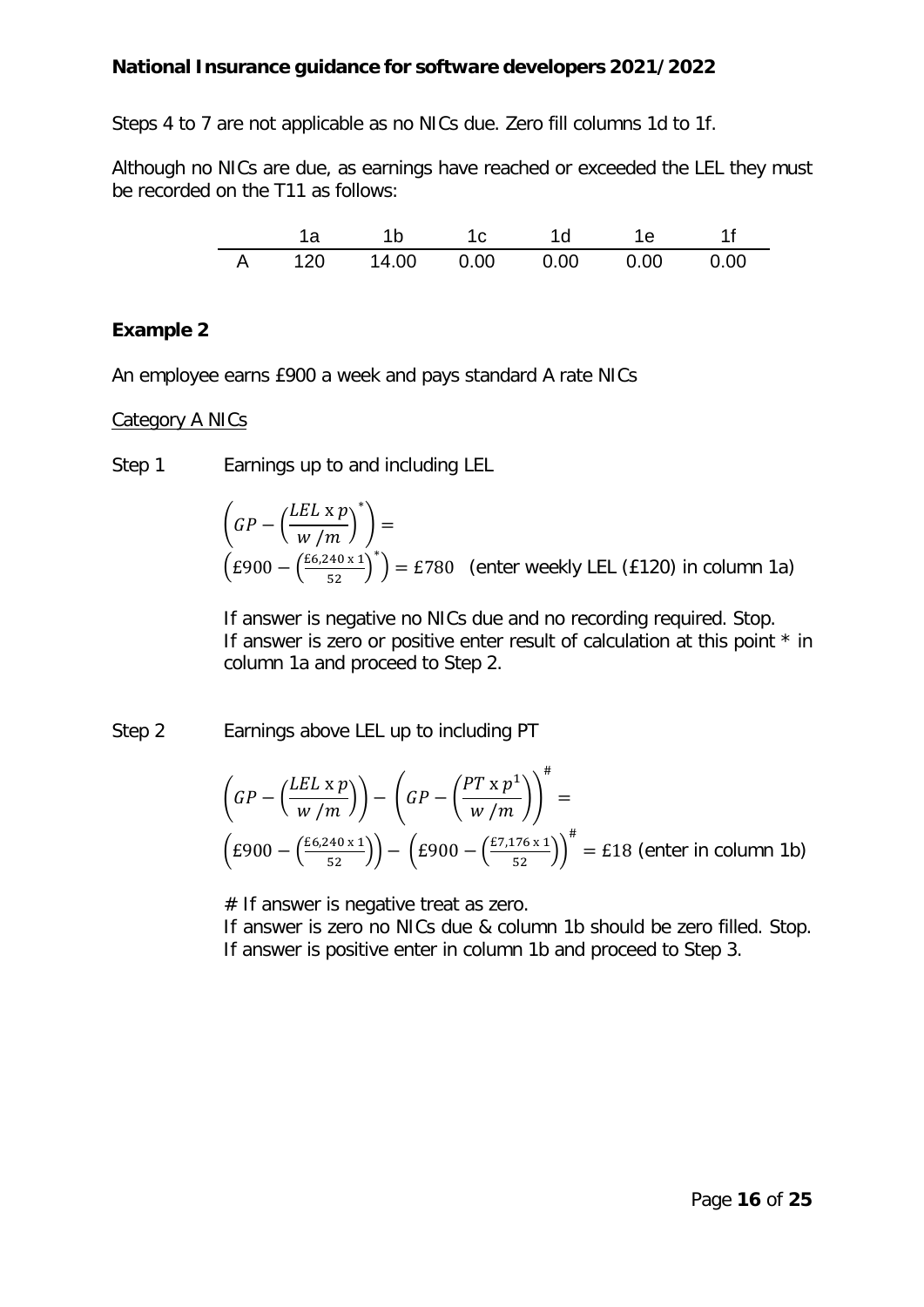Step 3 Earnings above PT up to and including UEL

$$
\left(GP - \left(\frac{PT \times p^{1}}{W/m}\right)\right)^{\#} - \left(GP - \left(\frac{UEL \times p^{1}}{W/m}\right)\right)^{\#} =
$$
\n
$$
\left(E900 - \left(\frac{E7,176 \times 1}{52}\right)\right)^{\#} - \left(E900 - \left(\frac{E42,796 \times 1}{52}\right)\right)^{\#} = E685 \text{ (enter in column 1c)}
$$

# If answer is negative treat as zero.

If answer is zero no employee NICs due and column 1c should be zero filled. If answer is positive enter in column 1c and proceed to Step 4.

#### Step 4 Earnings above UEL

$$
\left(GP - \left(\frac{UEL \times p^1}{w/m}\right)\right)^{\#} =
$$
\n
$$
\left(E900 - \left(\frac{E42,796 \times 1}{52}\right)\right)^{\#} = E77 \text{ (enter in column 1d)}
$$

# If answer is zero or negative no earnings above UEL. Proceed to Step 5.

If answer is zero column 1d should be zero filled. If answer is positive enter in column 1d and proceed to Step 5.

#### Step 5 Employee's NICs

Step 3 multiplied by employee's Band C% rate (round)

£685 x 11% = £75.35 PLUS

Step 4 multiplied by employee's Band D% rate (round)

 $£77 \times 1\% = £0.77$ 

£75.35 + £0.77 = £76.12 Employee's NICs (enter in column 1f)

Step 6 Employer's NICs

Step 3 multiplied by employer's Band C% rate (round)

£685 x 12.8% = £87.68 PLUS

Step 4 multiplied by employer's Band D% rate (round)

 $E77 \times 12.8\% = E9.86$ 

 $£87.68 + £9.86 = £97.54$  Employer's NICs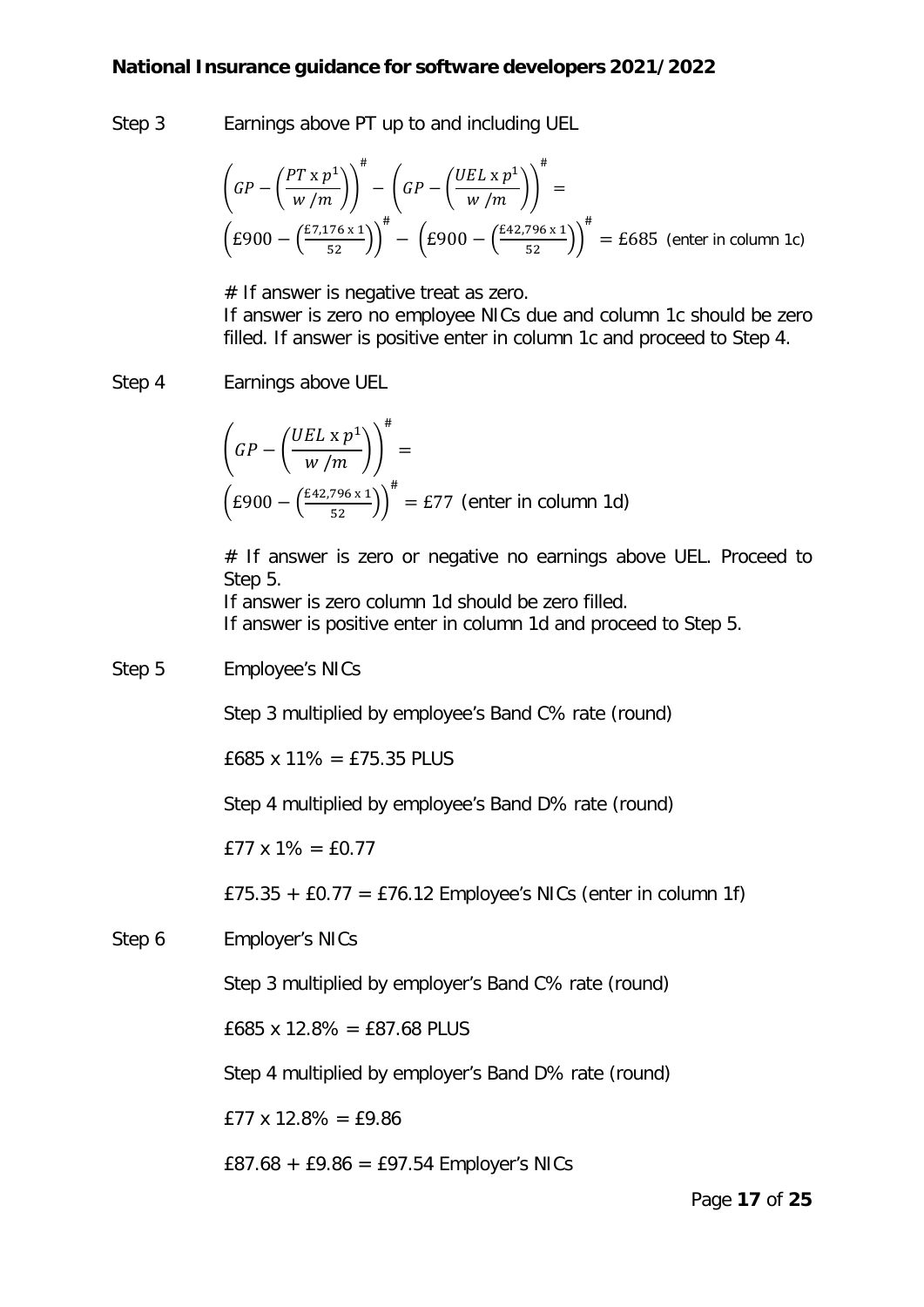

Step 5 £76.12 PLUS

Step 6 £97.54

= £173.66 Total employer and employee NICs (enter in column 1e)

NICs must be recorded on the T11 as follows:

|                |           |     |     | 4 1 d | IΑ              |  |
|----------------|-----------|-----|-----|-------|-----------------|--|
| $\overline{A}$ | ່ 1 2 0 . | 18. | 685 |       | 77 173.66 76.12 |  |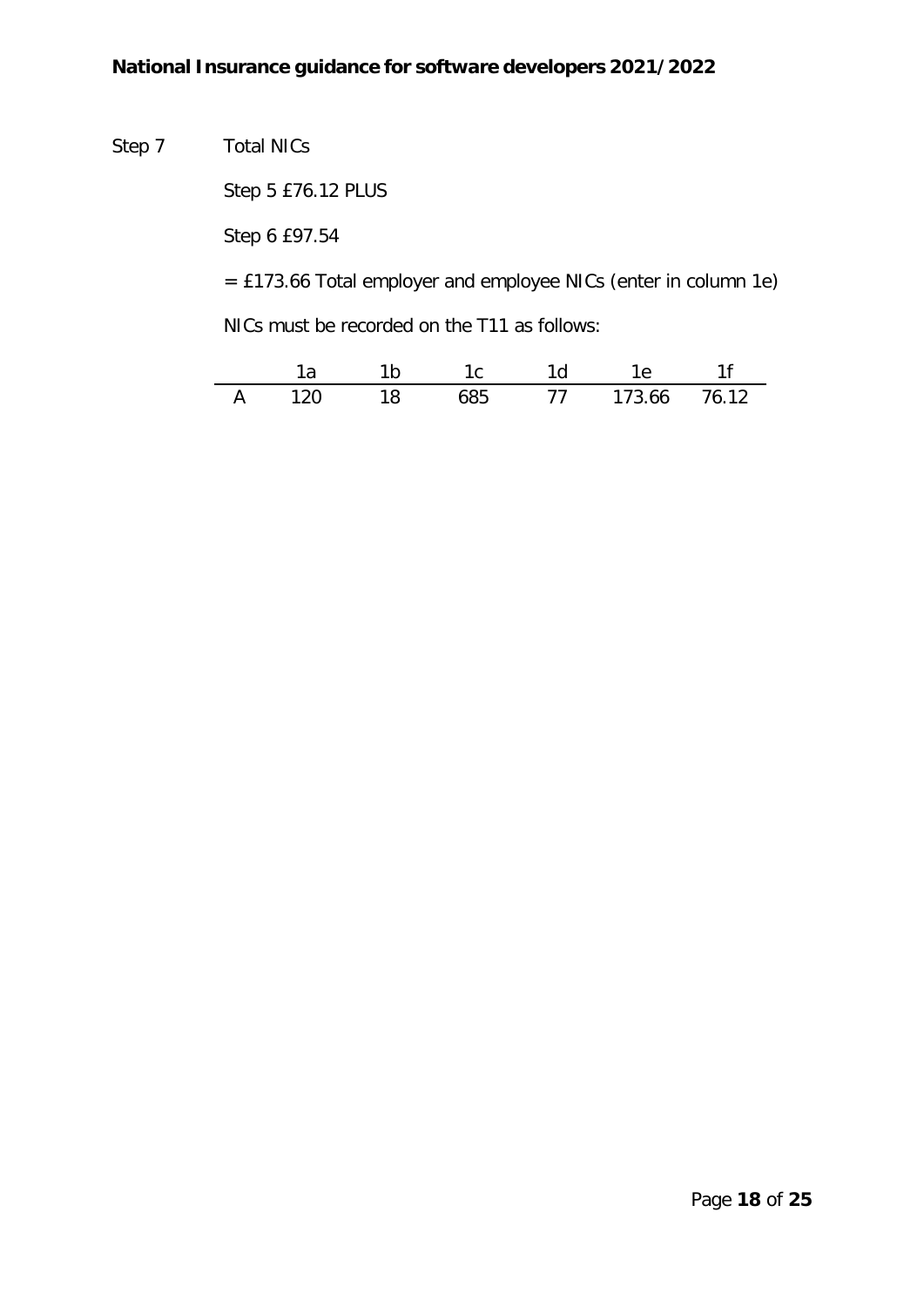## <span id="page-18-0"></span>**9. DIRECTOR'S NIC CALCULATION FORMULAE**

- 9.1.For National Insurance purposes, company directors are classified as office holders and, under Section 2(1) of the Social Security Contributions and Benefits Act 1992 (as applied to the Island), office holder's fall into the definition of 'employed earner'. As such, provided their earnings reach appropriate levels, they are liable for Class 1 NICs.
- 9.2.The earnings period for calculating NICs is usually determined by the interval between payments. For example an employee who is monthly paid will have a monthly earnings period. However, to calculate NICs for directors you must use either:
	- an annual earnings period, or
	- a pro-rata annual earnings period.
- 9.3.This applies regardless of the actual interval between payments.
- 9.4.Under the Regulation 8(6) of the Social Security (Contributions) Regulations 2001 (as applied to the Island), contributions can now be deducted on a weekly/monthly basis and the annual calculation completed at the end of the tax year to confirm the correct amount has been paid. Any subsequent amendments are then made to the Deductions Working Sheet, Form T11 or Substitute.
- 9.5.The following calculation formulae set out the basic calculations for Director's NICs, using an annual or pro rata annual earnings period.
- Step 1 Earnings up to and including LEL

 $GP_{ntd} - LEL =$ 

If answer is negative no NICs due and no recording required. Stop. If answer is zero or positive enter LEL in column 1a and proceed to Step 2.

Step 2 Earnings above LEL up to and including PT

$$
(GP_{ptd} - LEL) - (GP_{ptd} - PT)^{#} =
$$

# If answer is negative treat as zero. If answer is zero no NICs due & column 1b should be zero filled. Stop. If answer is positive proceed to Step 3.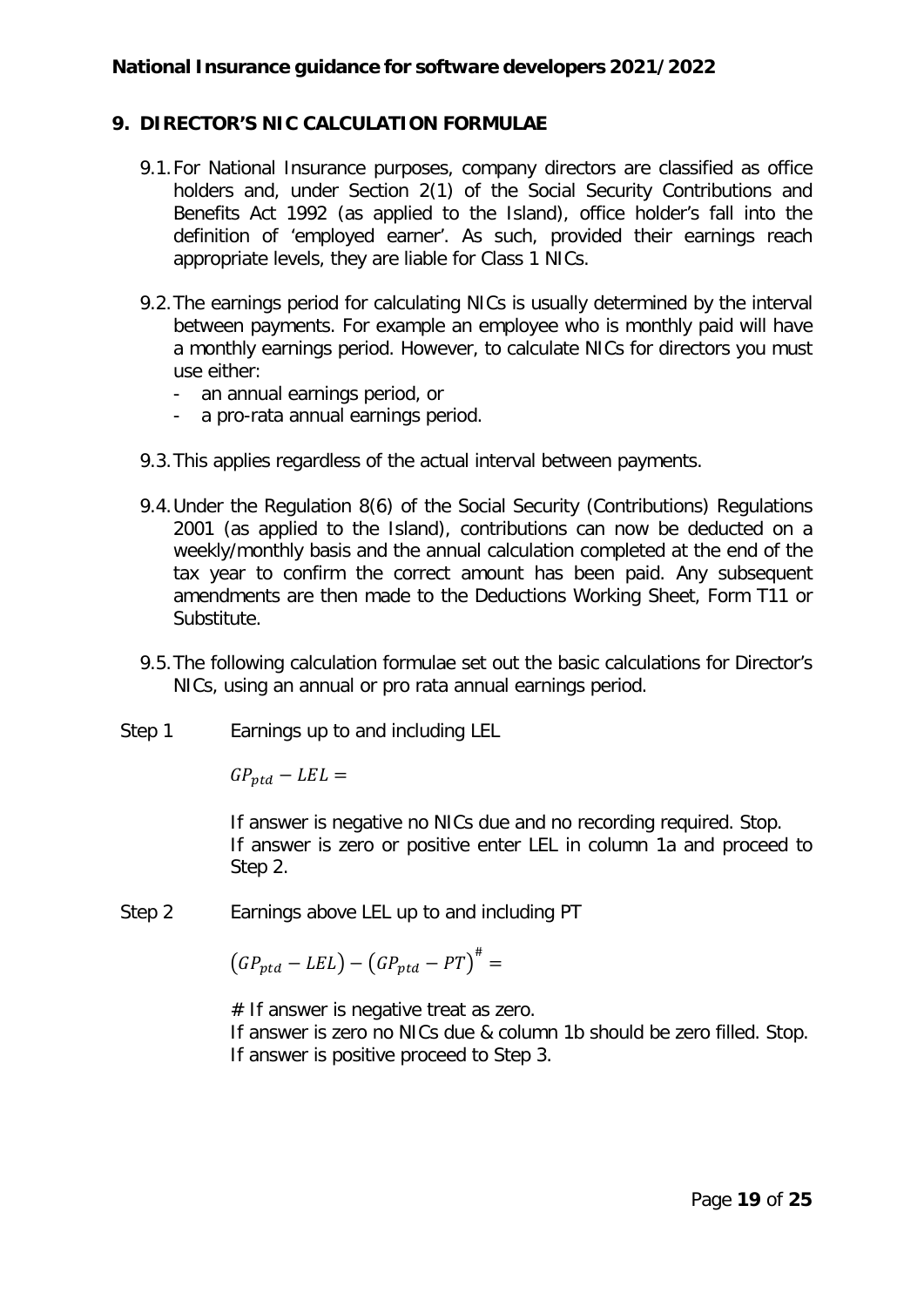Step 3 Earnings above PT up to and including UEL

$$
\left(GP_{ptd}-PT\right)^{\#}-\left(GP_{ptd}-UEL\right)^{\#}=
$$

# If answer is negative treat as zero. If answer is zero no NICs due and column 1c should be zero filled. If answer is positive enter in column 1c and proceed to Step 4.

Step 4 Earnings above UEL

 $GP_{ntd} - UEL =$ 

If answer is zero or negative no earnings above UEL. Proceed to Step 6.

If answer is zero column 1d should be zero filled. If answer is positive enter in column 1d and proceed to Step 5

Step 5 Director's NICs due to date

Step 3 multiplied by employee's Band C % rate (round) PLUS Step 4 multiplied by employee's Band D % rate (round)

= Employee's NIC due to date.

Step 6 Director's NICs due this period

Step 5 MINUS Employee's NICs paid to date

= Employee's NIC's due this period.

If answer is zero column 1f should be zero filled. If answer is positive enter in column 1f and proceed to Step 7.

Step 7 Employer's NICs due to date

Step 3 multiplied by employer's Band C % rate (round)

PLUS

Step 4 multiplied by employer's Band D % rate (round)

= Employer's NICs due to date.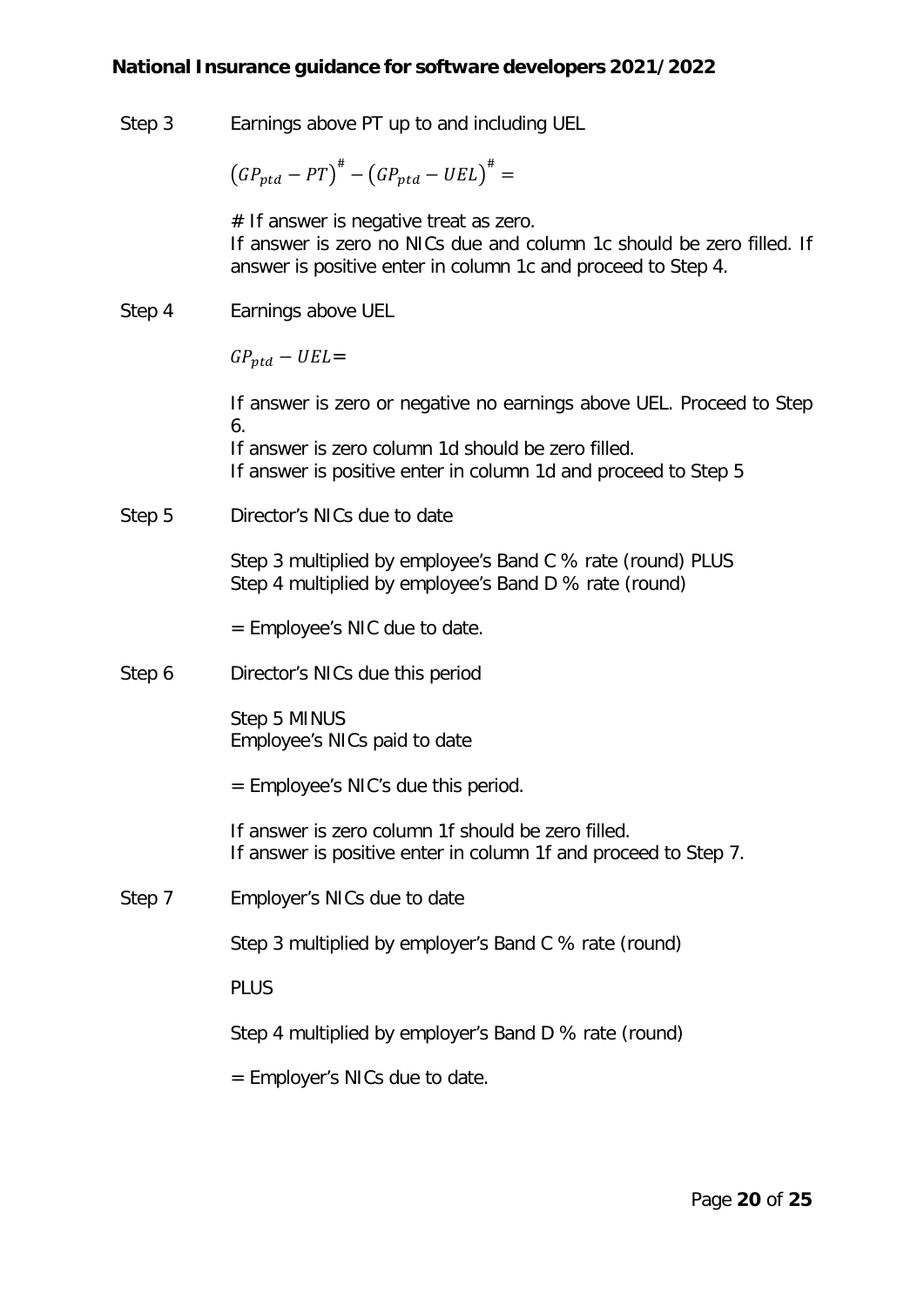Step 8 Employer's NICs due this period

Step 7 MINUS

Employer's NICs paid to date

- = Employer's NICs due this period
- Step 9 Total NICs

Step 6 PLUS

Step 8

= Total employer and employee NICs (enter in column 1e)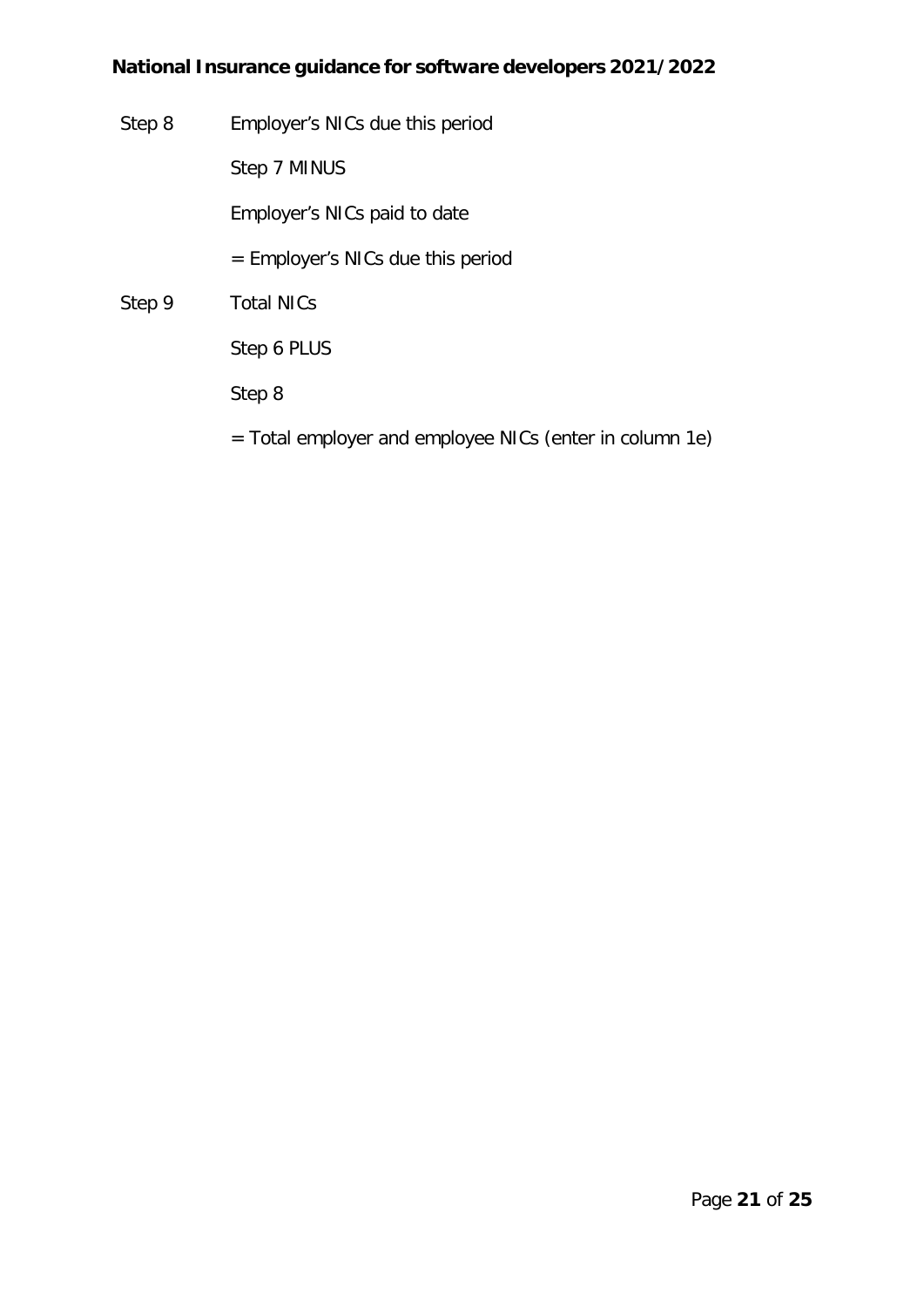## <span id="page-21-0"></span>**10. DIRECTOR'S WORKED EXAMPLE USING FORMULAE**

A director is appointed from 1st December 2021 earns £38,128 in the rest of the tax year (18 weeks). Pays standard rate NICs.

## **Pro rata limits**

| LEL | £6,240 $\div$ 52 x 18  | $=$ £2,160  |
|-----|------------------------|-------------|
| PT. | £7,176 $\div$ 52 x 18  | $=$ £2,484  |
| UEL | £42,796 $\div$ 52 x 18 | $=$ £14,814 |

## Category A NICs

Step 1 Earnings up to and including LEL

 $GP_{ptd} - LEL =$  $£38,128 - £2,160 = £35,968$ 

If answer is negative no NICs due & no recording required. Stop. If answer is zero or positive enter LEL (£120 x 18 weeks =  $£2,160$ ) in column 1a and proceed to Step 2.

Step 2 Earnings above LEL up to and including PT

 $(GP_{ptd} - LEL) - (GP_{ptd} - PT)^{#} =$  $(£38,128 – £2,160) – (£38,128 – £2,484)$ <sup>#</sup> = £324

 $#$  If answer is negative treat as zero. If answer is zero no NICs due & column 1b should be zero filled. Stop. If answer is positive enter in column 1b and proceed to Step 3.

Step 3 Earnings above PT up to and including UEL

 $(GP_{ptd}-PT)^{*}-(GP_{ptd}-UEL)^{*}$  =  $(E38,128 - E2,484)$ <sup>#</sup> −  $(E38,128 - E14,814)$ <sup>#</sup> = £12,330

# If answer is negative treat as zero. If answer is zero no NICs due and column 1c should be zero filled. If answer is positive enter in column 1c and proceed to Step 4.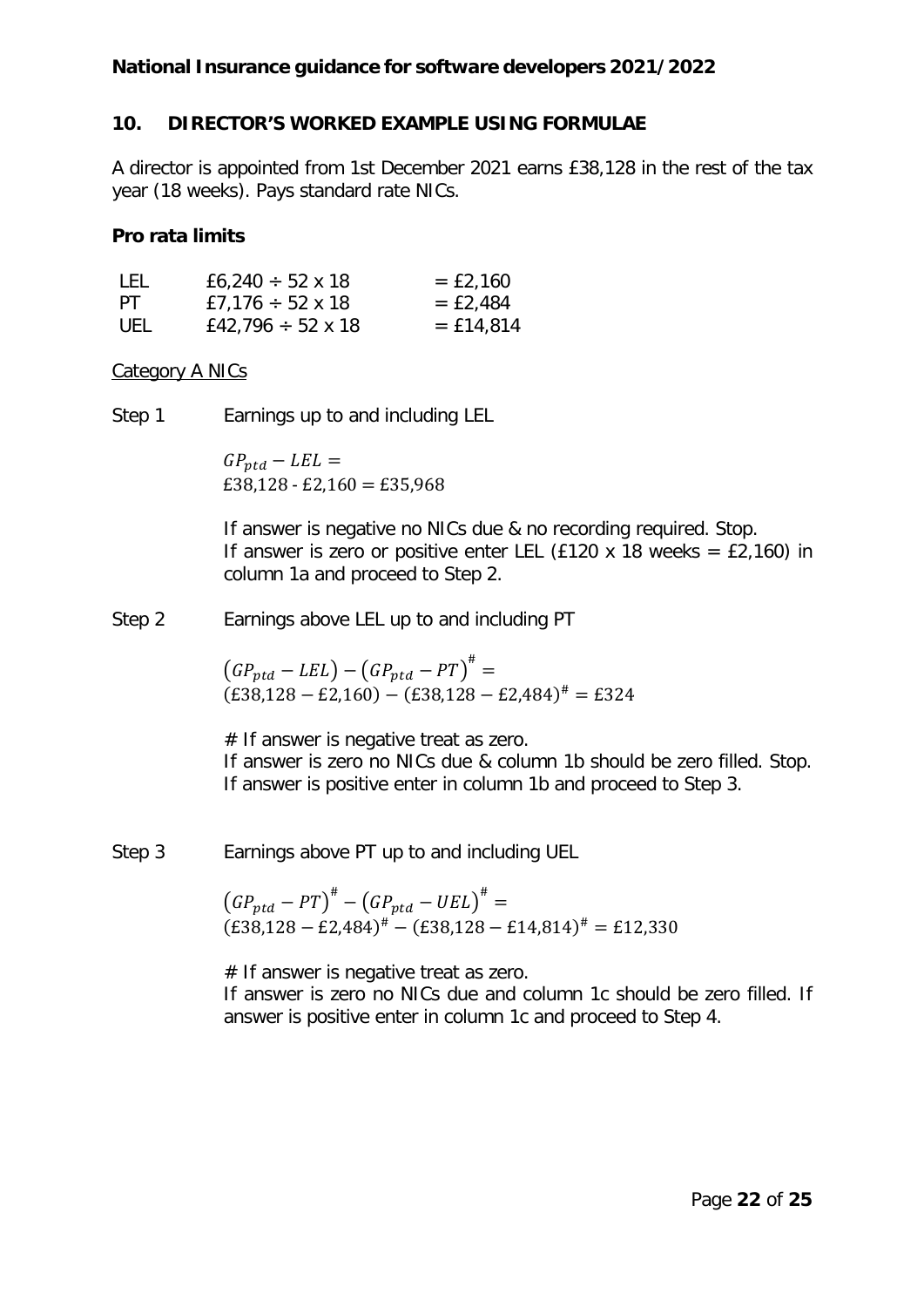| Step 4 | Earnings above UEL                                                                                                                                                                              |  |  |  |  |
|--------|-------------------------------------------------------------------------------------------------------------------------------------------------------------------------------------------------|--|--|--|--|
|        | $GP_{ptd} - UEL =$<br>£38,128 - £14,814 = £23,314                                                                                                                                               |  |  |  |  |
|        | If answer is zero or negative no earnings above UEL. Proceed to Step<br>6. If answer is zero column 1d should be zero filled.<br>If answer is positive enter in column 1d and proceed to Step 5 |  |  |  |  |
| Step 5 | Director's NICs due to date                                                                                                                                                                     |  |  |  |  |
|        | Step 3 multiplied by employee's Band C % rate (round)                                                                                                                                           |  |  |  |  |
|        | £12,330 x 11% = £1,356.30 PLUS<br>Step 4 multiplied by employee's Band D % rate (round)                                                                                                         |  |  |  |  |
|        | £23,314 x 1% = £233.14                                                                                                                                                                          |  |  |  |  |
|        | $=$ £1356.30 + £233.14 = £1,589.44                                                                                                                                                              |  |  |  |  |
| Step 6 | Director's NICs due this period                                                                                                                                                                 |  |  |  |  |
|        | Step 5 £1,589.44                                                                                                                                                                                |  |  |  |  |
|        | <b>MINUS</b>                                                                                                                                                                                    |  |  |  |  |
|        | Employee's NICs paid to date                                                                                                                                                                    |  |  |  |  |
|        | £0.00                                                                                                                                                                                           |  |  |  |  |
|        | $=$ £1,589.44                                                                                                                                                                                   |  |  |  |  |
|        | If answer is zero column 1f should be zero filled.<br>If answer is positive enter in column 1f and proceed to Step 7.                                                                           |  |  |  |  |
| Step 7 | Employer's NICs due to date                                                                                                                                                                     |  |  |  |  |
|        | Step 3 multiplied by employer's Band C % rate (round)                                                                                                                                           |  |  |  |  |
|        | £12,330 x 12.8% = £1578.24 PLUS<br>Step 4 multiplied by employer's Band D % rate (round)                                                                                                        |  |  |  |  |
|        | £23,314 x 12.8% = £2,984.19                                                                                                                                                                     |  |  |  |  |
|        | £1578.24 + £2984.19 = £4,562.43                                                                                                                                                                 |  |  |  |  |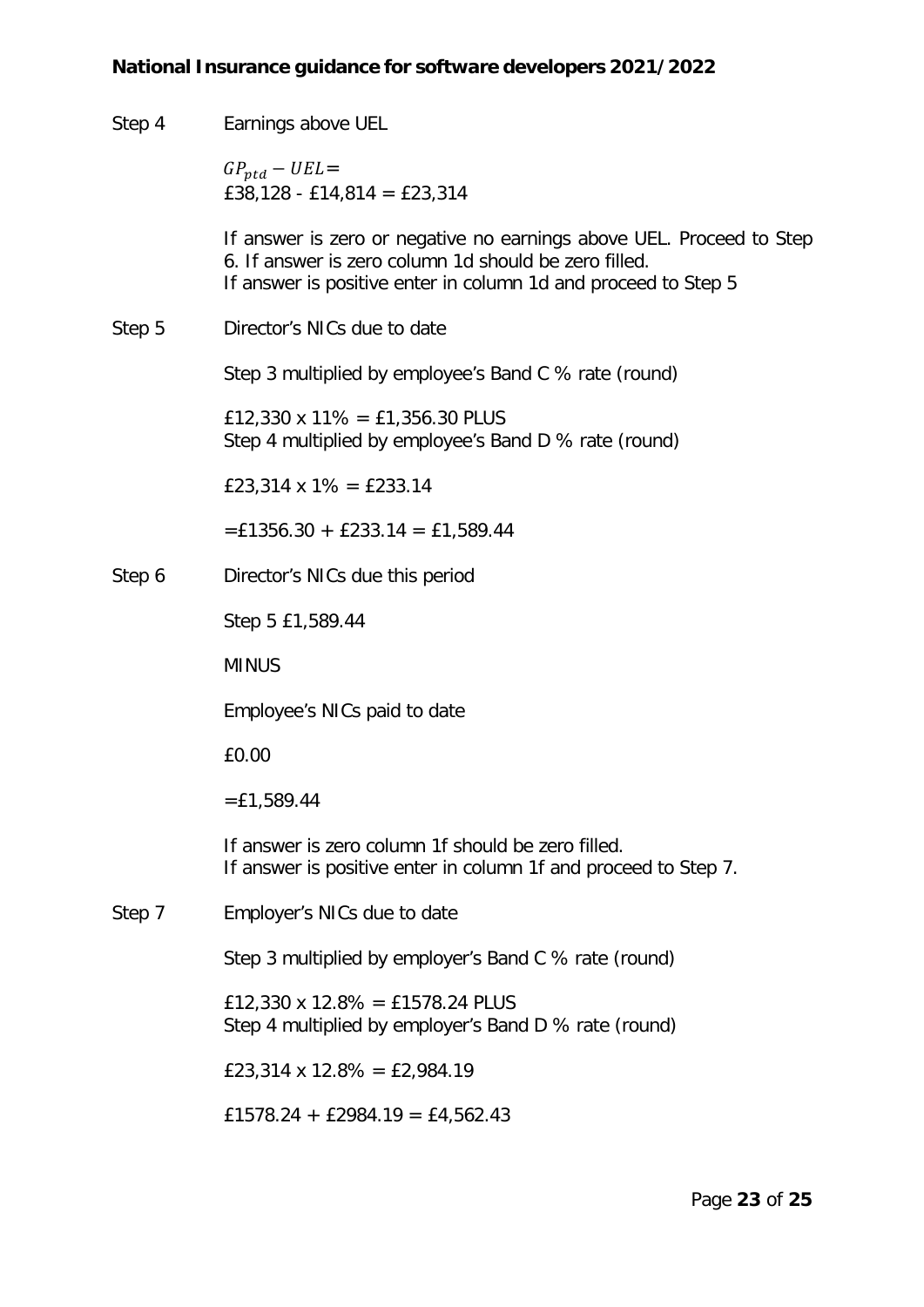Step 8 Employer's NICs due this period

Step 7 £4,562.43

MINUS

Employer's NICs paid to date

£0.00

 $=$  £4,562.43

Step 9 Total NICs

Step 6 £1,589.44 PLUS

Step 8 £4,562.43

= £6,151.87 total employer and employee NICs (enter in column 1e)

NICs must be recorded on the T11 as follows:

|       |            |       | d     |         |         |
|-------|------------|-------|-------|---------|---------|
| ን160. | <b>?24</b> | 12330 | 23314 | 6151.87 | 1589.44 |